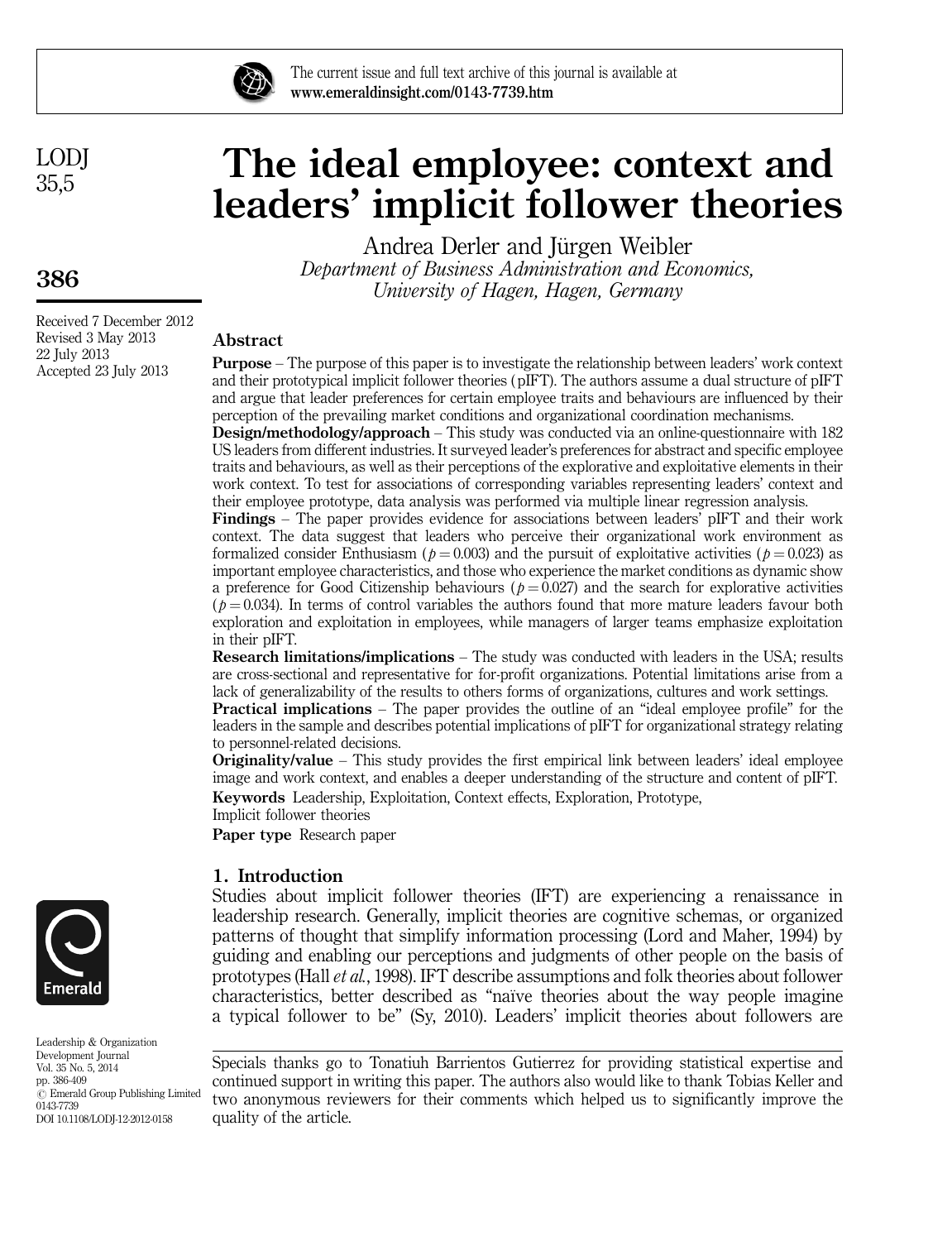important elements in the leader-follower relationship (Shondrick and Lord, 2010; van Gils et al., 2010) and historically, we can find a variety of approaches to this phenomenon (Fiedler, 1964; Miles, 1964; McGregor, 1966; Shondrick and Lord, 2010). To date we find a handful of empirical studies about IFT. Some provide important insights into the structure and content of prototypical and anti-prototypical IFT (Whiteley et al., 2012; Sy, 2010; Borman, 1987; Wernimont, 1971); others show that leaders' follower schemas can affect their judgment as well as treatment of followers (Sy, 2010; Sanders, 1999). We learned from previous research that IFT held by leaders can have positive and negative effects on the leader-follower relationship. For example, Whiteley *et al.* (2012) investigated positive associations between naturally occurring Pygmalion effects or positive IFT and follower performance, showing that positive leader expectations towards employees can positively improve their performance outcomes. However, leader's implicit theories can also have adverse effects. Categorization theorists have consistently pointed out that leaders might rely more on their IFT rather than actual, observed employee behaviours (Lord and Maher, 1994; Shondrick and Lord, 2010). In other words, in case of a mismatch between leaders' IFT and actually perceived employee characteristics, leaders might develop a bias that could potentially lead to erroneous and destructive personnel decisions in performance reviews or recruiting situations (Sanders, 1999). In summary, the relevance of leaders' mental schemas or employee prototypes is reasonably well documented in the literature and previous studies provide important insights about the structure, content and potential impact of leaders' IFT. However, despite frequent acknowledgements about the role of context in the development of implicit theories (Shondrick and Lord, 2010; Epitropaki and Martin, 2004; Lord et al., 2001a) none of the existing studies about IFT (Whiteley et al., 2012; Sy, 2010; Sanders, 1999; Borman, 1987; Wernimont, 1971) considered the role of work context, or leaders' perceptions thereof, as influencing factor on the emergence of leaders' employee schemas. For example, it is unknown if and to what degree leaders' perception of the prevailing market conditions surrounding their organizations, or the coordination mechanisms directing their work from within their organizations, may influence the development of their prototypical implicit follower theories (pIFT). With the present paper we address this gap and contribute to the field of leadership research in the following ways.

First, we respond to the demand in leadership research for a greater consideration of the social and organizational context in which leadership is embedded (DeRue, 2011; Yukl, 2009; Liden and Antonakis, 2009; Avolio, 2007). In our investigation of contextual effects on IFT we follow the interactionist approach that proposes the confinement of individual action through situational characteristics in the work environment (Meyer *et al.*, 2009). In other words, we investigated if different types of external and organizational configurations determine the criteria that render certain employee traits and behaviours more effective than others and thereby inform and mould the content of leaders' IFT. Second, we extend existing theory about the structure of IFT and offer supporting evidence for the interdependencies between context and the content of leaders' pIFT. Finally, considering the relevance of IFT for personnel related decisions, our study serves a practical purpose by providing new insights for organizations as well as future endeavours in occupational research informing public policy decisions. For example, extended knowledge about potential contextual effects on managers' employee prototypes can enable further research in respect to employers' decisionmaking processes, as well as their perceptions of employability, or bias affecting their selection decisions (Hogan *et al.*, 2013).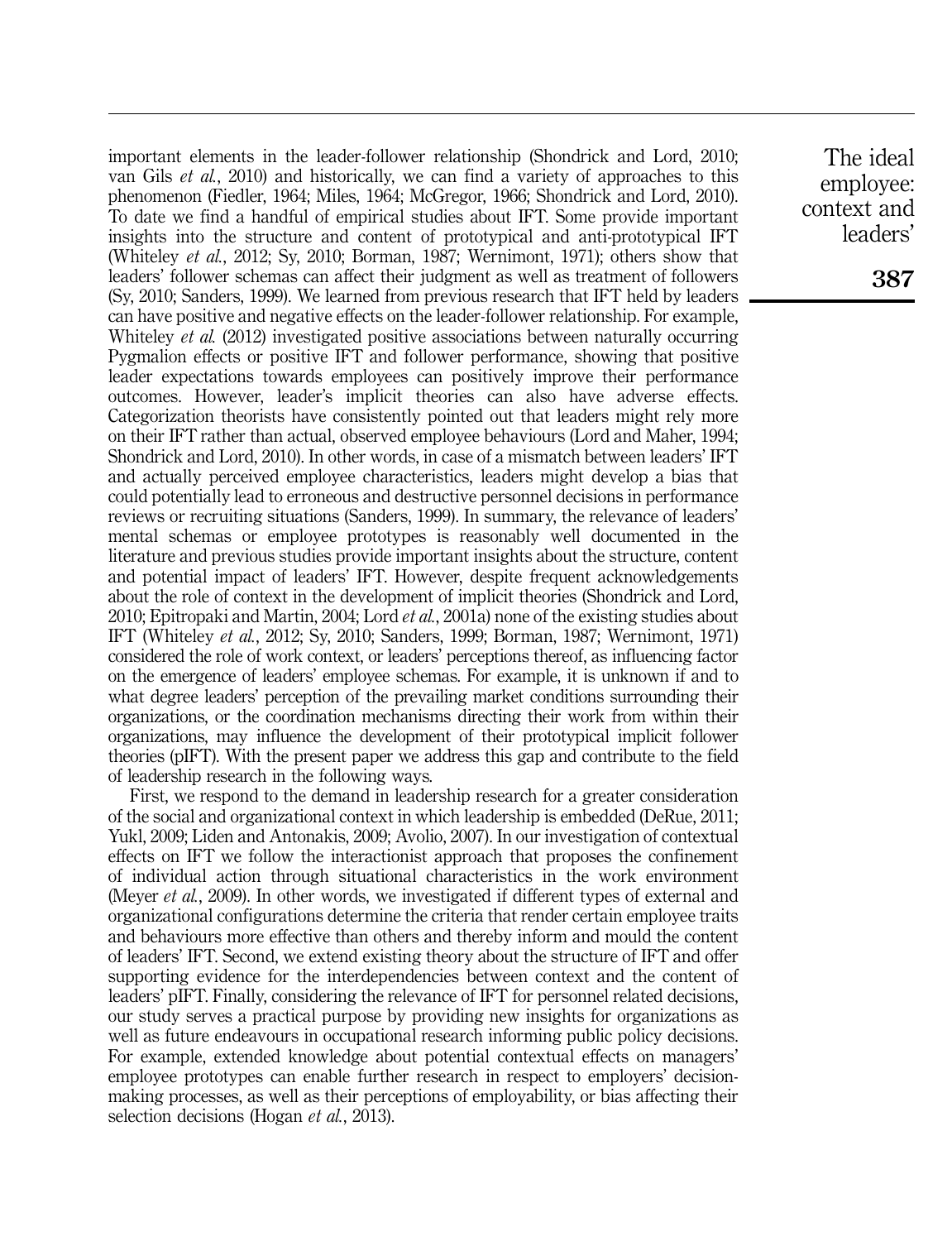This paper is organized as follows: First, we provide a short outline of the theoretical foundations about the structure of IFT and our approach in studying organizational context effects. Second, we outline our hypotheses in respect to contextual influences on different levels of leaders' follower categorizations, and present a detailed account of our empirical study and the main results. Finally, we discuss our findings within the scope of our study, we describe its contributions and limitations before offering conclusions and future directions.

#### 2. The dual structure of pIFT

In contrast to a neutral view on employee characteristics or central tendency prototypes that describe "how followers are", we took a goal-derived perspective on "how followers should be" (Sy, 2010) and investigated what we call leaders' pIFT. Our intention was thereby not to discover a "follower blueprint" as critically seen by Collinson (2006), or to pursue an "ideal configuration of person attributes" (Cottrell et al., 2007) for the perfect employee role. Instead, our intent was to show that parts of leaders' pIFT emerge in response to a context that is constituted by a relatively specific configuration of task and behavioural cues and pressures. However, we believe that only certain aspects of leaders' employee prototype is context-sensitive as they are formed in response to leaders' individual work setting; others might be independent of context because they are abstract and universally valid for leaders in most leadership settings.

Existing studies concerned with prototypical qualities of either followers (Crossman and Crossman, 2011; Sy, 2010) or leaders (Den Hartog et al., 1999) circumvent the inclusion of specific contextual effects and mostly addressed person categories on the superordinate, or abstract level. For example, we know that leaders' prototypical employee traits encompass being "hardworking", "reliable" and "loyal" (Wernimont, 1971; Sy, 2010). However, the universality of these traits renders these findings equally descriptive of many other ideal person categorizations other than followers (Cottrell et al., 2007) and raises new questions about their variability. Most importantly, they do not explain individual variations in leaders' IFT and how these requirements relate to their respective work environments. We made an attempt to find answers to these questions by investigating the structure and content of IFT to identify differences in employee prototypes dependent on leaders' work settings.

In a first step, we integrated concepts from categorization theory and split leaders' pIFT into two hierarchical levels on the basis of their variation in context sensitivity. This allows us to study leaders' pIFT at the abstract level and the specific level and to investigate the impact of work context on each of them. Research on IFT goes back to Rosch (1978), whose work on categorization theory provides the foundation for our understanding of the way individuals perceive and structure incoming information about others. According to this theory, we encounter so many impressions about the world every day that we need to cognitively categorize others by ways of mental shortcuts. This involves trying to match them with existing cognitive categories that have developed around a prototype, for example "follower" or "leader" (for a review see Shondrick and Lord, 2010). Prototypes or categories are arranged hierarchically in several levels (Shondrick and Lord, 2010; Lord et al., 2001b; Lord and Maher, 1994). As, applied to the prototypical follower, we assumed that the highest category level corresponds to abstract types (e.g. "follower" vs "non-follower"), while the lower category levels refer to more specific categories ("good follower" vs "bad follower"). Depending on the cascading level of abstraction, context information and prototype are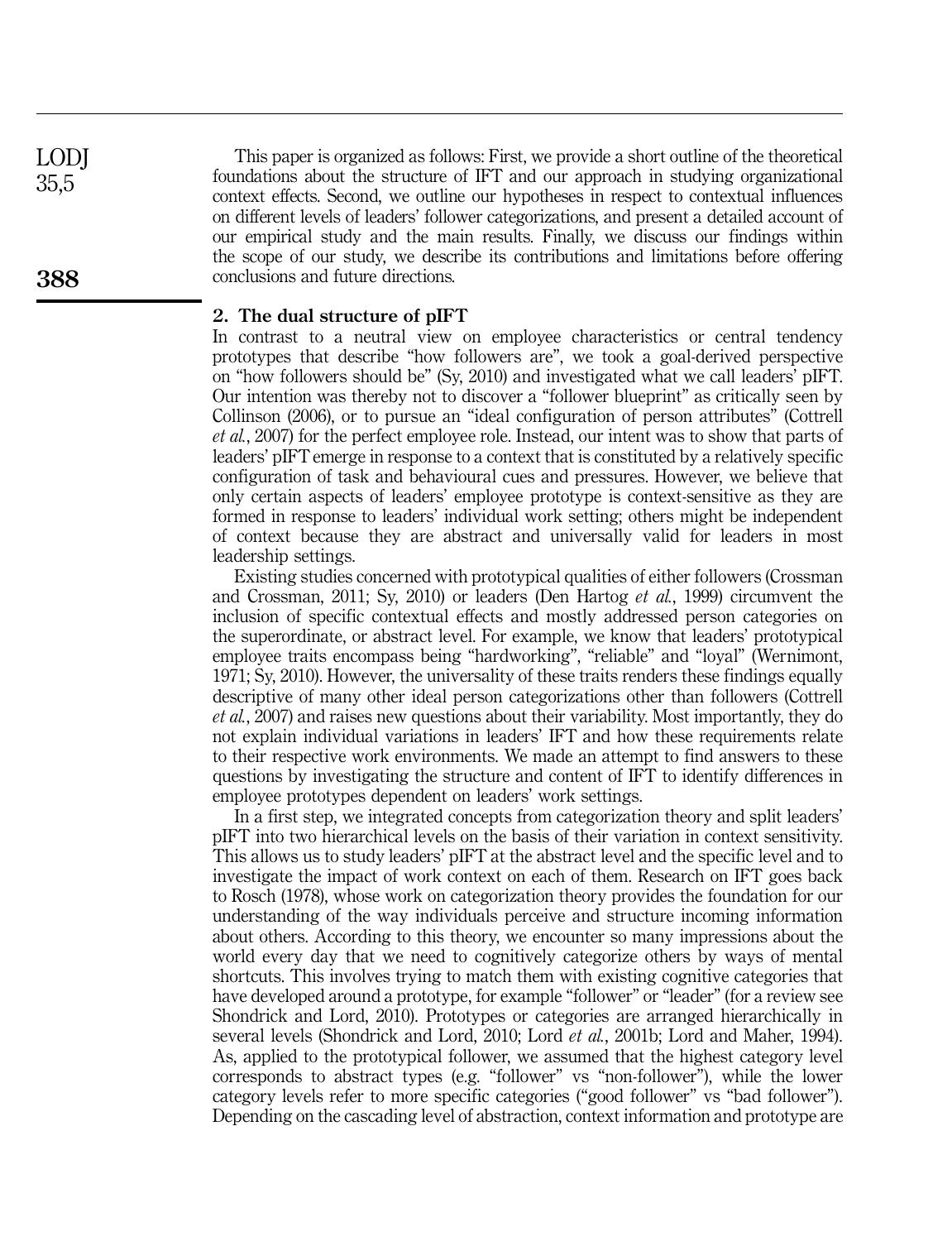more and more interwoven because the more contextual constraints that are taken into account, the more specific the prototype becomes (Medvedeff and Lord, 2007). Accordingly, the highest category level describes leaders' most generally desired employee traits, that is, at the abstract or superordinate category level, while the lower category level refers to context-sensitive aspects, or specific/basic category level. In other words, traits that describe an ideal, prototypical follower on the abstract level are more likely to be desired in a large variety of contexts, while those on the specific category level will vary substantially.

# 3. Contextual effects on pIFT

The term context describes a "situational setting in which workplace phenomena occur" ( Joshi and Roh, 2009). Connectionist models about implicit theories include contextual influences such as tasks, hierarchical level, national culture, age, tenure, experience and gender factors (Johnson *et al.*, 2008; Epitropaki and Martin, 2004). They hold that individuals' implicit theories keep being redeveloped through diverse situational restraints (Smothers *et al.*, 2011; Shondrick and Lord, 2010; Medvedeff and Lord, 2007; Lord and Emrich, 2001) because they are "evoked rather than found" (Hanges et al., 2000). However, despite the fact that context is an often mentioned factor in organizational behaviour research in general (Uhl-Bien and Pillai, 2007; Johns, 2006) but particularly in respect to implicit leader and follower theories (Shondrick and Lord, 2010; Epitropaki and Martin, 2004; Lord et al., 2001a), empirical research on the impact of contextual restraints on implicit theories is rare. So far, only Smothers et al. (2011) offered first insights into context-specific differences in implicit leader theories with their study about conceptualizations and traits of ideal leaders in private and public universities. In order to close the gap in the current literature about IFT which all but omits the inclusion of contextual factors on the development of  $\Gamma\Gamma$  (Whiteley *et al.*, 2012; Sy, 2010; Sanders, 1999; Borman, 1987; Wernimont, 1971) we built a theoretical framework that allows the establishment of meaningful associations between market environment, organizational setting and leaders' preferences for certain employee qualities.

# Exploration and exploitation

To study the effect of context there is a variety of ways to categorize work settings. Occupation, industry classification ( Joshi and Roh, 2009), branches of trade or organizational culture models are examples for variables we considered. However, due to the multifaceted nature of today's organizations we discarded initial considerations of context variables such as industry or occupation because even intraindustry variation could have presented interfering factors in the analysis of associations between context and leaders' pIFT. Our search for more fundamental working principles that could apply to a large variety of work settings resulted in the literature about exploration and exploitation, two working modes with a long history in management research.

Exploration and exploitation activities emerge as organizations try to adapt to the changing constraints of the environment (Van de Ven et al., 2013); in order to survive, organizations need to utilize both the "exploration of new possibilities and the exploitation of old certainties" (March, 1991) in a structural and contextual manner (Gibson and Birkinshaw, 2004; Gupta et al., 2006). This drives processes and decision making by organization members to simultaneously pursue a search for new, and a reliance on existing knowledge (Posen and Levinthal, 2011). Forty years ago, Drucker (1974) defined two working modes that later became exploration and exploitation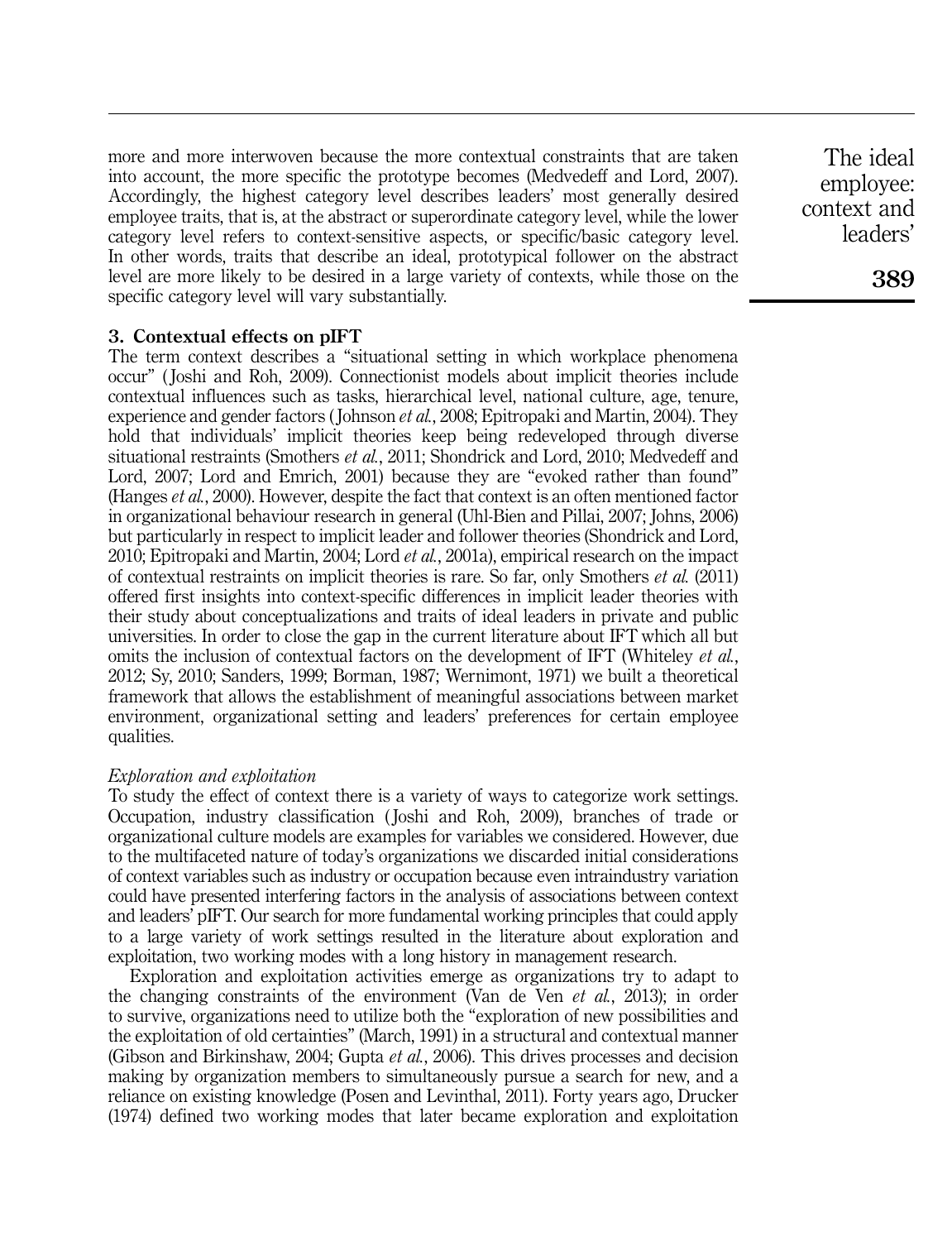(Raisch et al., 2009; Mom et al., 2007; March, 1991). He described innovative work as "creating effectively and purposefully the new and the different", and operational work as "managing what is already in existence and known, building it, exploiting its potential, taking care of its problems" (Drucker, 1974). These two working modes are suitable context variables for the purpose of this study because they present essential types of activities that are inherent to a large variety of markets, organizations and individual actions (Jansen et al., 2006), and can be studied across industries, organizational cultures or task orientations.

Exploration activities are related to the creation of new knowledge, products, services, markets or customers. Exploitation, on the other hand, describes the utilization of existing information, products, services, clients and markets (Jansen et al., 2006). In order to survive, organizations need to utilize both the "exploration of new possibilities and the exploitation of old certainties" (March, 1991) in a structural and contextual manner (Gibson and Birkinshaw, 2004; Gupta et al., 2006). The comprehensive nature of exploration and exploitation allows an application on several levels of analysis, because the tension field of renewal and preservation exists in decision-making processes, routine and non-routine activities, as well as managers' collective and creative actions (Mom et al., 2009). The topic of contextual antecedents of organizational processes and individual action is well-established in the literature of exploration and exploitation (Weibler and Keller, 2011; Jansen et al., 2006; Zahra and Bogner, 1999; Dill, 1958). For example, the origin of the context variables encompassing market conditions can be traced back to Dill (1958) who defined managers' task environment as "inputs of information from external sources" such as customers, suppliers, competitors and regulatory groups (Dill, 1958). When the term task environment experienced further differentiation into environmental dynamic and environmental competitiveness (Jansen *et al.*, 2006), it began to denote explorative and exploitative aspects of influences external to organizations (Market dynamism and Market Competitiveness, respectively). Further, coordination mechanisms refer to the formal structure of an organization, particularly ways in which rules and guidelines prescribe managers' tasks and decision-making processes (Mom et al., 2009). Besides strategy and culture, organizational structure is one of three "key organizational assets" (Zheng et al., 2010). The choice of structural variables in our assessment of leaders' inner-organizational work context is based on its comparatively permanent, visible character and the direct effects of task configuration on managerial activities (Zheng et al., 2010). Organizational strategy and culture would provide equally interesting context variables for this study; however they also add additional heterogeneity amongst leaders' assessment of work contexts through the dynamic of outside markets and differing values and norms and have been excluded as potential context variables for the current study. Furthermore, structural antecedents such as de-/centralization for facilitating of knowledge management as well as innovation and creativity have been widely studied as important mechanisms in the coordination of managerial activities geared towards creativity and efficiency (Zheng et al., 2010; Mom et al., 2009). In summary, we based our approach to the evaluation of leaders' work context on the notion that exploration and exploitation are expressions of divergent organizational processes (Hotho and Champion, 2010; Gupta et al., 2006; He and Wong, 2004; Benner and Tushman, 2003). Leaders might perceive external market conditions as either rather dynamic (explorative) or more competitive (exploitative), and the coordination mechanisms either more decentralized (explorative) or formalized (exploitative) and define the specific category level of their pIFT accordingly.

LODJ 35,5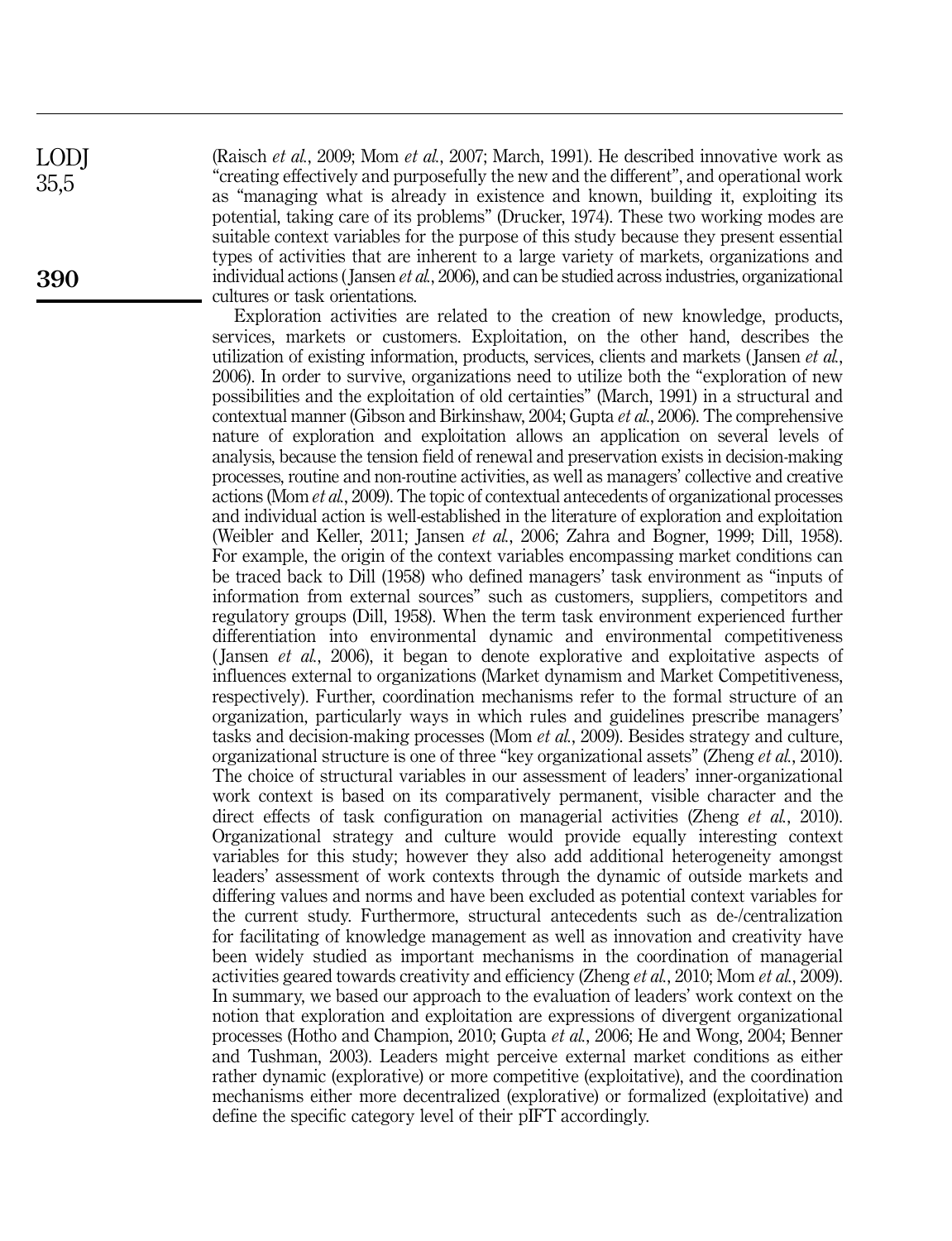In addition to considering the tension between exploration and exploitation, or creativity and efficiency, on the system level (March, 1991) of market conditions and coordination mechanisms, we used them on the individual level of analysis by specifying explorative and exploitative aspects of their employee prototype. Thereby we take into account that individuals may encounter difficulties when trying to excel at both (Gupta et al., 2006), and assume a natural tendency in individuals for the pursuit of either explorative or exploitative work behaviours. In support of our argument that context influences work behaviour, we refer to work by Weibler and Keller (2011) who found positive correlations between leaders' perception of the work environment and their own pursuit of exploration and exploitation activities. The authors showed in their study that leaders who perceived the market conditions as dynamic tend to pursue explorative activities; they explained this finding by positing that leaders' attempt to adapt to the perceived task requirements of a fast changing work context that requires creativity and innovation. If we accept the argument that leaders are positioned in a specific task environment or "problem space" (Lord, 1976) evoking certain explorative and/or exploitative work behaviours (Gibson and Birkinshaw, 2004; Mom et al., 2007; Gupta et al., 2006), we assume that their ideal employee schemas follow such an orientation. Here we rely on studies which show that the nature of tasks is an influencing factor in the development of implicit theories as well as person and leadership perceptions (Crossman and Crossman, 2011; van Gils et al., 2010; Cottrell et al., 2007; Zaccaro et al., 1991; Fiedler, 1964). Since leaders hold prototypical implicit theories about followers not only on the basis of what or who they should be but also on the basis of what they expect them to do, we found justification for the argument that work and task environment can determine leaders' preference for either explorative or exploitative work behaviours in their pIFT.

#### 4. Hypotheses building

As we see it, leaders' pIFT have an inherently dual structure. The abstract level of leaders' pIFT refers to leaders' preference for employee traits that are relatively independent of context; we assume them to be shared by a larger variety of leaders in many different work contexts. Prominent examples of the abstract level of leaders' IFT are qualities such as "hardworking", "loyal" and "productive" as found by Sy (2010) and Wernimont (1971). The specific category level of pIFT, on the other hand, represents employee behaviours that show individual level differences in their relevance to leaders. For instance, depending on work context and task requirements, leaders' employee prototype might consist of work behaviours related to creativity and innovation, as opposed to efficiency or routine oriented work activities. This notion of a dual structure of pIFT corresponds to similar concepts in the history of leader's IFT. For example, Fiedler's (1964) typology of the least preferred co-worker posits that managers recognize favourable aspects even in "poor" co-workers ("Even if I can't work with him, he may still be a very nice and valuable person"), hinting at a personal and a functional level of the way managers think of subordinates. Equally, Beehr et al. (1994) described an entity aspect ("liking people for what they are") and a functional aspect ("ways that the subordinate behaves that might be preferred and expected") to the leader-follower relationship, and Engle and Lord (1997) saw leader's consideration of subordinates as expression of perceived attitudinal similarity and implicit performance theories with them. Hence, our approach in the present study is based on the idea that leaders' pIFT are made up of desired traits ("what employees ideally are")

The ideal employee: context and leaders'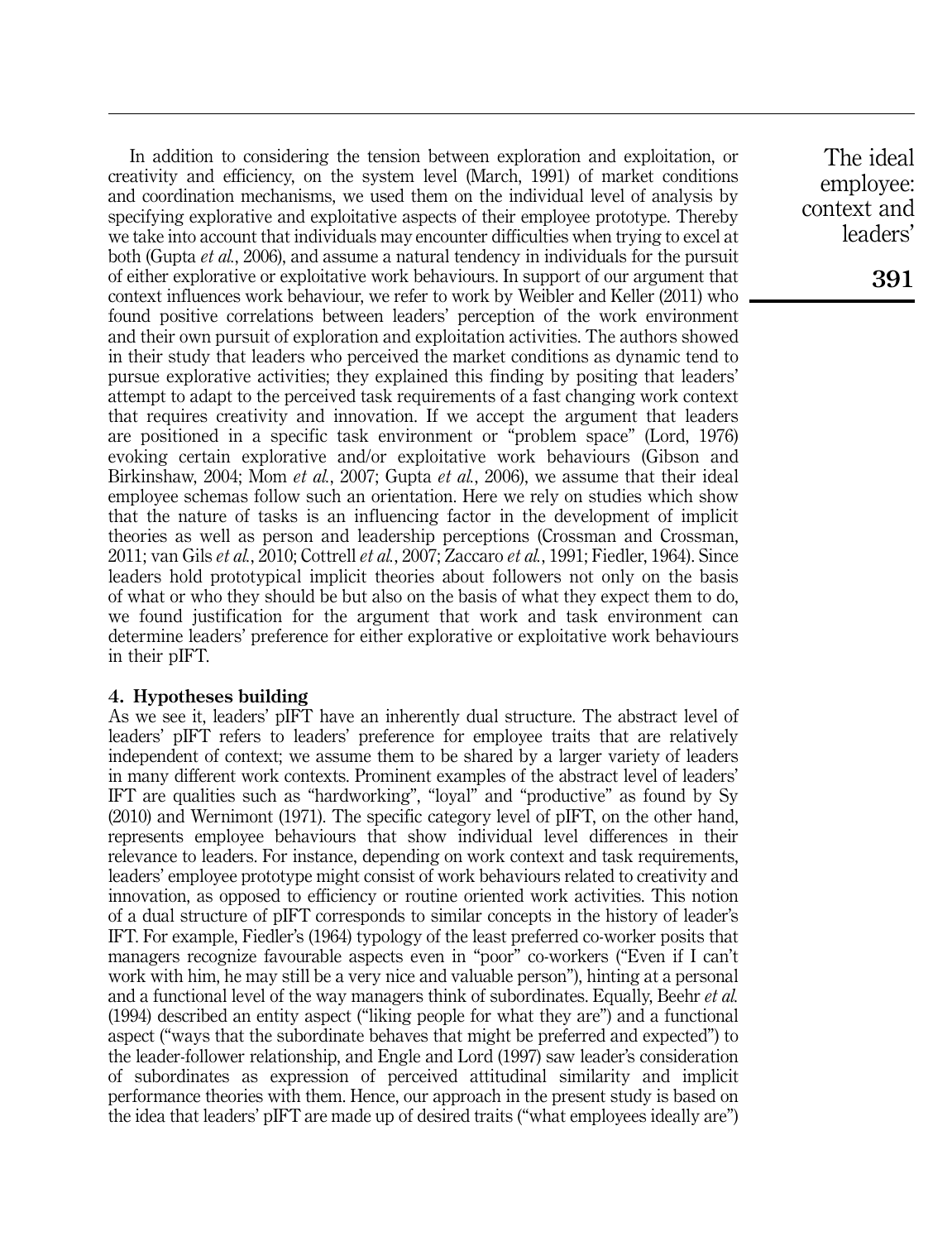referring to the abstract category level, and desired behaviours ("what employees ideally do") on the specific category level.

As organizations are embedded in a broader social system (Gupta *et al.*, 2006) they are strongly affected by the prevailing market conditions. Environmental aspects that influence organizational innovation and performance were classified by Jansen et al. (2006) into environmental dynamic and competitiveness. Characteristics of dynamic market conditions are changing customer needs, technologies and product demands requiring the development of new products and services as much as the instability of the environment and the unpredictability of change (Dess and Beard, 1984). In response to these conditions, organization members in dynamic market environments are required to pursue explorative activities (Weibler and Keller, 2011), such as the reduction of these insecurities through the search for new information. Competitive market conditions, on the other hand, feature a number of competitors and areas of competition that create great pressures in respect to efficiency, lower prices and tighter margins, requiring organization members to become experts of existing technologies, products and services in order to increase routine tasks and boost efficiency (Weibler and Keller, 2011).

Apart from the market conditions surrounding an organization, work context is also constituted by organizational coordination mechanisms, where decentralization and formalization represent a prominent focus. Formalization and decentralization describe internal formal structures that serve in the organizational (Jansen *et al.*, 2006) as well in the individual (Mom et al., 2009) coordination of work activities. Decentralization refers to the degree to which organizations delegate decision responsibilities to their units and to which, therefore, leaders have decision-making authority to pursue goals and solve problems within different organizational levels (Mom et al., 2009; Dewar et al., 1980). Increased decentralization has been found to encourage innovation and other explorative activities in organization members, because it stimulates the awareness and willingness to pursue a wider array of opportunities to focus on long-term goals ( Jansen et al., 2006; Mom et al., 2009). In contrast, the formalization of tasks refers to decision-making guidelines within organizations that stress existing rules and regulations, and the expectation for leaders to conform to these guidelines (Mom et al., 2009). High formalization: lessens the pursuit of different opportunities by individuals as they depend greater on formal systems, requires a focus on short-term goals, and has been found to inhibit exploration activities ( Jansen et al., 2006).

In this study, we pursued the question of whether leaders' perception of the work context, constituted by the prevailing market conditions surrounding their organizations and the coordination mechanisms within their organizations, affects the abstract and specific category level of their employee prototype. We look at employee traits on the abstract category level of leaders' pIFT as less context sensitive, generally valid and relevant to leaders regardless of their work context and constructed the following hypotheses:

H1. Leaders will rate employee traits and behaviours on the abstract category level of their pIFT equally between all context conditions. In other words, there will be no significant associations between leaders' perception of either market dynamic or competition and their' preference for any of the abstract employee trait groups, nor between their perception of decentralization or formalization, and these trait groups.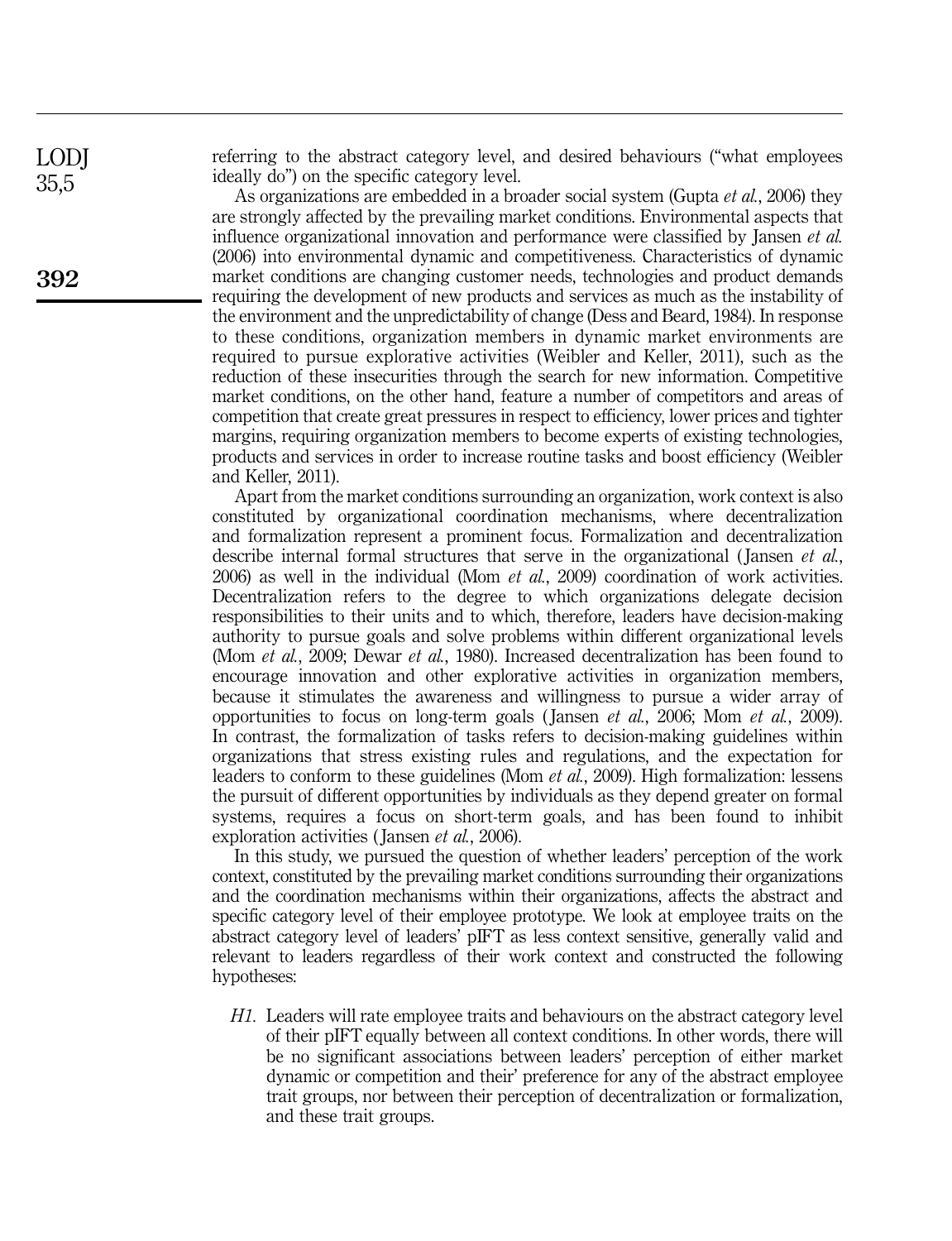Contents of pIFT on the specific category level, on the other hand, are assumed to be context-sensitive and moulded by the tension systems or force fields of situational opportunities and constraints that organizational leaders are operating under ( Johns, 2006). Hence, we argue that leaders' perception of explorative (dynamic, decentralized) and exploitative (competitive, formalized) work contexts will elicit corresponding preferences for explorative or exploitative employee traits and work behaviours on the specific but not on the abstract level:

- H2a. Leaders who perceive prevailing market conditions as dynamic will describe the specific category level of their pIFT in explorative terms.
- H2b. Leaders who perceive organizational coordination mechanisms as decentralized will describe the specific category level of their pIFT in explorative terms.

Adversely, leaders operating in competitive markets and/or formalized coordination mechanisms were expected to emphasize the exploitative aspects of their pIFT and highlight employee behaviours such as focusing on routine activities, providing existing clients with existing products and services, relying on his or her experience and existing knowledge and pursuing activities with a short-term goal (Mom *et al.*, 2009):

- H3a. Leaders who perceive prevailing market conditions as competitive will describe the specific category level of their pIFT in exploitative terms.
- H3b. Leaders who perceive organizational coordination mechanisms as formalized will describe the specific category level of their pIFT in exploitative terms.

# 5. Method, materials and measures

#### **Participants**

A total of 442 leaders were invited to participate in this study and 182 surveys were completed, providing a response rate of 41.2 per cent. Participants, 142 men and 40 women, worked in for-profit companies in North America in a variety of different business units (engineering 33 per cent, finance 12.6 per cent, human resources 9.9 per cent, operations 13.2 per cent, purchasing 7.7 per cent, other 23.6 per cent). The industries represented in this sample are manufacturing, food services, retail trade, information, professional, scientific and technical services, healthcare, as well as entertainment and recreation. The average age was 45.4 years and all participants worked in active leadership roles at various levels (C-level 9.9 per cent, top management 6 per cent, senior management 22 per cent, middle management 43.4 per cent, associate managers 7.7 per cent, supervisors 11 per cent) and had an average leadership experience of 14.7 years (Table I). The questionnaire was administered to all participants via email linking to a secure online survey and participant names were kept anonymous to ensure confidentiality.

We used validated constructs and corresponding measures from the literature with minor semantic adaptations. We tested all constructs for internal consistency and obtained satisfying results (Cronbach's a, Table I). All items were responded to on a seven-point Likert scale ranging from "strongly disagree" (1) to strongly agree (7).

#### Independent variables

To capture leaders' perception of the market conditions we used an existing typology of environmental dynamism and environmental competitiveness according to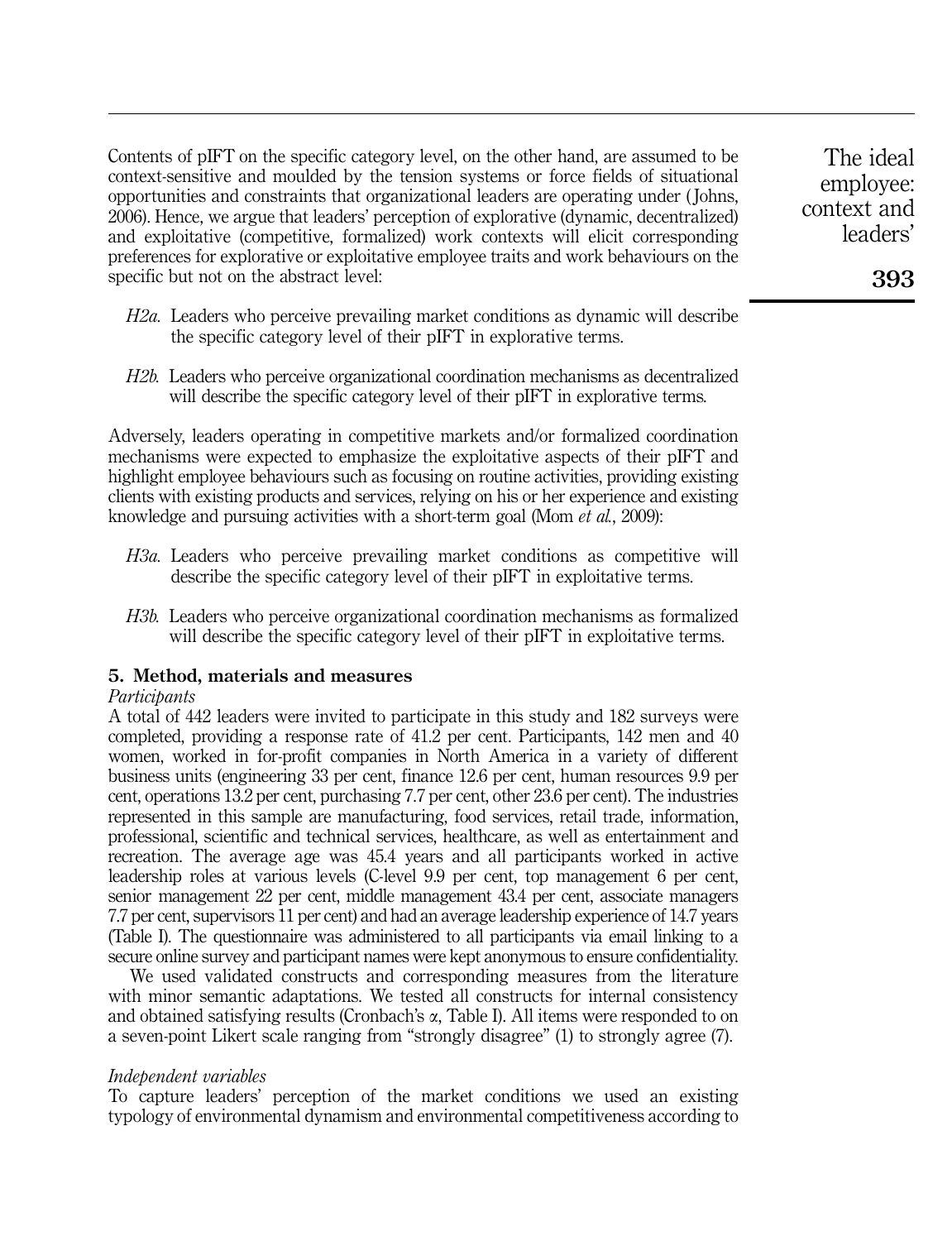| <b>LODJ</b>                                                   | $^{13}$         | $\vert$                                                                                                                                                                                                                                                                                                                                                                                                                                                      |
|---------------------------------------------------------------|-----------------|--------------------------------------------------------------------------------------------------------------------------------------------------------------------------------------------------------------------------------------------------------------------------------------------------------------------------------------------------------------------------------------------------------------------------------------------------------------|
| 35,5                                                          | $\overline{2}$  | 0.029                                                                                                                                                                                                                                                                                                                                                                                                                                                        |
|                                                               | Ξ               | $0.612***$<br>$-0.092$                                                                                                                                                                                                                                                                                                                                                                                                                                       |
| 394                                                           | $\overline{10}$ | $0.235***$<br>$0.161*$<br>$-0.099$                                                                                                                                                                                                                                                                                                                                                                                                                           |
|                                                               | 9               | $\begin{array}{c} (0.71) \\ 0.179^* \end{array}$<br>$0.087$<br>0.092<br>$-0.017$                                                                                                                                                                                                                                                                                                                                                                             |
|                                                               | $^{\circ}$      | $0.177*$<br>0.068<br>$-0.120$<br>$-0.034$<br>$-0.064$<br>(0.61)                                                                                                                                                                                                                                                                                                                                                                                              |
|                                                               | $\overline{ }$  | $0.414**$<br>0.036<br>0.135<br>$\begin{array}{c} 0.078 \\ 0.053 \\ 0.099 \end{array}$<br>(0.72)                                                                                                                                                                                                                                                                                                                                                              |
|                                                               | G               | $0.321**$<br>$0.281***$<br>$0.404**$<br>0.093<br>$-0.013$<br>$-0.128$<br>0.144<br>$(0.81)$                                                                                                                                                                                                                                                                                                                                                                   |
|                                                               | 5               | $0.306***$<br>$0.252***$<br>$0.320***$<br>$0.250***$<br>0.033<br>0.138<br>0.050<br>0.099<br>(0.74)                                                                                                                                                                                                                                                                                                                                                           |
|                                                               | 4               | $0.239**$<br>$0.191**$<br>$0.179*$<br>0.145<br>$-0.004$<br>0.128<br>$-0.118$<br>$-0.029$<br>0.132<br>(0.78)                                                                                                                                                                                                                                                                                                                                                  |
|                                                               | S               | $-0.046$<br>0.065<br>$-0.052$<br>0.110<br>$0.070\,$<br>0.072<br>$-0.024$<br>$-0.037$<br>$-0.017$<br>$-0.051$<br>(0.93)                                                                                                                                                                                                                                                                                                                                       |
|                                                               | 2               | $0.199***$<br>$0.223***$<br>$0.171*$<br>$0.105$<br>0.006<br>0.095<br>0.129<br>$-0.005$<br>0.055<br>$-0.027$<br>0.024<br>(0.91)                                                                                                                                                                                                                                                                                                                               |
|                                                               |                 | $0.534***$<br>$0.203**$<br>$\begin{array}{c} 0.098 \\ 0.215^{***} \end{array}$<br>$0.263**$<br>$0.166*$<br>$0.185*$<br>0.000<br>0.047<br>0.006<br>$0.074\,$<br>0.036<br>(0.65)                                                                                                                                                                                                                                                                               |
|                                                               | SD              | 0.86<br>$0.73\,$<br>0.75<br>0.66<br>0.42<br>8.72<br>7.60<br>11.22<br>1.21<br>$\frac{21}{2}$<br>$\Xi$<br>0.7<br>0.8                                                                                                                                                                                                                                                                                                                                           |
|                                                               | Mean            | 15.15<br>$\frac{5.77}{3.312}$<br>$\frac{5.57}{3.12}$<br>$6.3 \over 1.22$<br>5.43<br>14.66<br>5.44<br>5.22<br>45.4                                                                                                                                                                                                                                                                                                                                            |
| Table I.<br>Means, standard<br>deviations and<br>correlations |                 | Notes: $n = 182$ . Numbers in parentheses on the diagonal are Cronbach's $\alpha$ of the composite scales. ** $p < 0.01$ ; * $p < 0.05$ , two-tailed<br>2. Market competitiveness<br>3. Decentralization<br>12. Leadership experience<br>1. Market dynamism<br>4. Formalization<br>5. Exploration<br>6. Exploitation<br>7. Industriousness<br>8. Enthusiasm<br>9. Good Citizenship<br>9. Good Citizenship<br>10. Gender<br>13. Team size<br>$11. \text{Age}$ |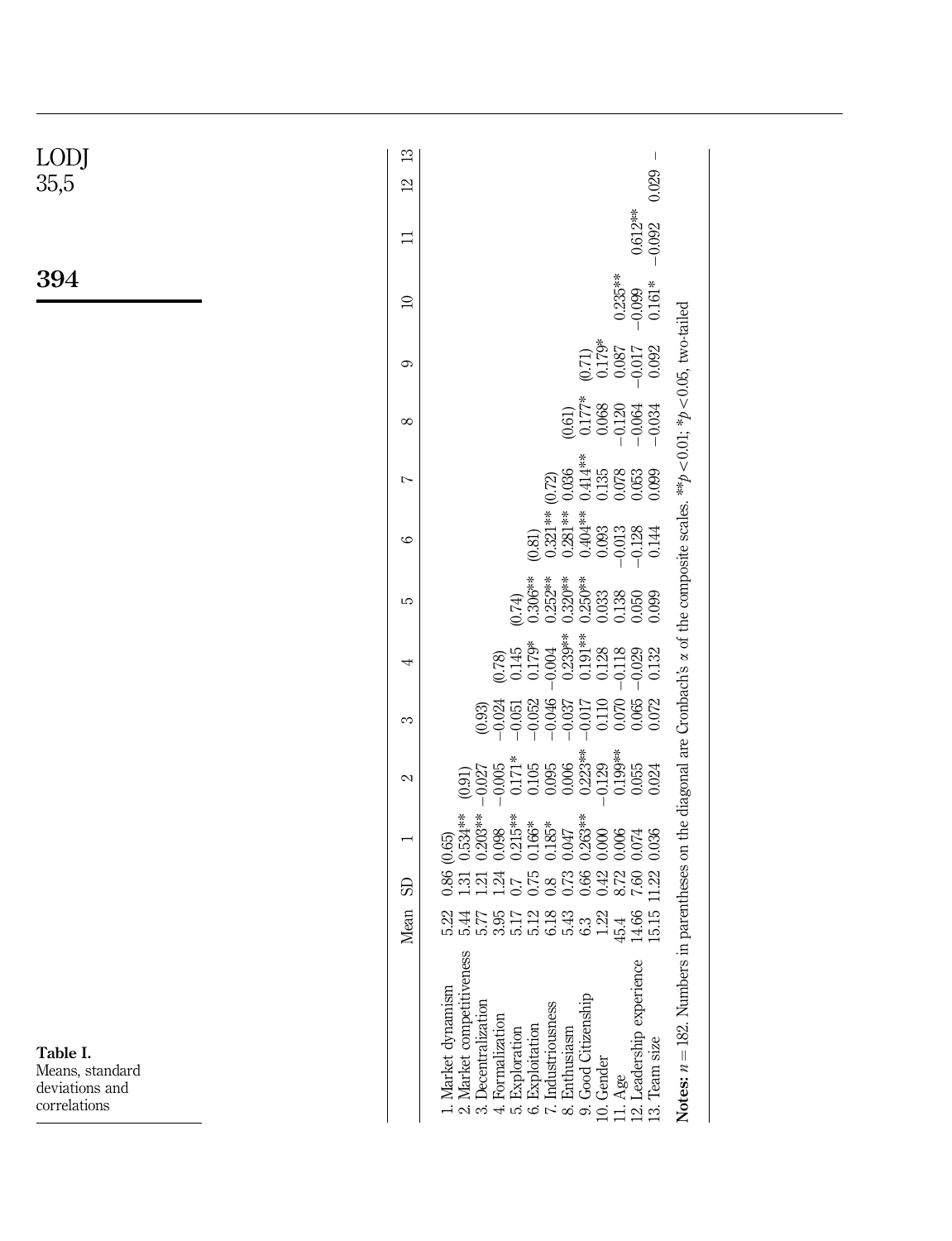Jansen et al. (2006). Coordination mechanisms were measured with decentralization and formalization according to Mom et al. (2009) (Appendix 1).

#### Dependent variables

In order to measure the importance of certain traits and work behaviours for their employee prototype ("ideal employee"), leaders rated two sets of qualities. For the abstract level of their pIFT, this study used all nine traits of pIFT as identified by Sy (2010), subsequently rated individually by leaders, and arranged by us in the three trait groups: Industriousness (originally termed "Industry" and encompassing "hardworking", "productive", "goes above and beyond"), Enthusiasm ("excited", "outgoing", "happy") and Good Citizen ("loyal", "reliable", "team player"). For the specific category level, we used and adapted a typology by Mom et al. (2009) that measures explorative and exploitative work-related activities in relation to leaders' prototypical employee (Appendix 2).

#### Control variables

As several authors studying implicit leader theories have posited an influence of gender ( Johnson et al., 2008; Epitropaki and Martin, 2004), age (Sy, 2010; Epitropaki and Martin, 2004) and leadership experience (Whiteley et al., 2012; Shondrick and Lord, 2010; Epitropaki and Martin, 2004; Lord et al., 2001a; Lord and Emrich, 2001; Keller, 1999; Sanders, 1999; Borman, 1987; Miles, 1964; Shondrick et al., 2010), we controlled for these variables in our study. We also added team size as control variable. As leaders' span of control varies with the number of subordinates they manage, their handling of coordination mechanisms changes (Kieser and Walgenbach, 2010), which in turn might affect their preference for certain employee traits and behaviours.

#### 6. Analysis and results

# Descriptive statistics

Table I shows means, standard deviations and bivariate correlations of all dependent and independent research variables. In regards to the context variables we see that market dynamism and market competitiveness are highly correlated ( $\rho = 0.534$ ), a finding that is not surprising since complex interdependencies in the market environment bring about heightened competitive as well as dynamic pressures for organizational leaders. Wilcoxon tests[1] were conducted to evaluate leaders' perceptions of differences in the work context variables and their preferences for employee traits and behaviours (Appendix 3). Results indicated a significant difference ( $z = -2.792$ ;  $p = 0.001$ ) between the perception of dynamic and competitive market conditions with the mean of ranks in favour of market competitiveness (96.78), and the mean of ranks in favour of market dynamism (77.61).

In respect to the specific category level of leaders' pIFT results show correlations between a preference for exploration and exploitation ( $z = -0.859$ ;  $p = 0.39$ ), pointing at a balanced preference for both explorative and exploitative behaviours. A comparison of specific and abstract employee traits shows that traits encompassing Industriousness, Enthusiasm and Good Citizenship were rated higher by leaders than those referring to exploration and exploitation. Noticeable was the difference between exploration and Good Citizenship ( $z = -10.958$ ;  $p < 0.001$ ) with the mean ranks favouring Good Citizenship (93.47) in comparison to exploration in (25.11). A comparison of all three abstract trait categories with each other revealed that the sub-category Enthusiasm was ranked significantly lower than Industriousness and Good Citizenship behaviour

The ideal employee: context and leaders'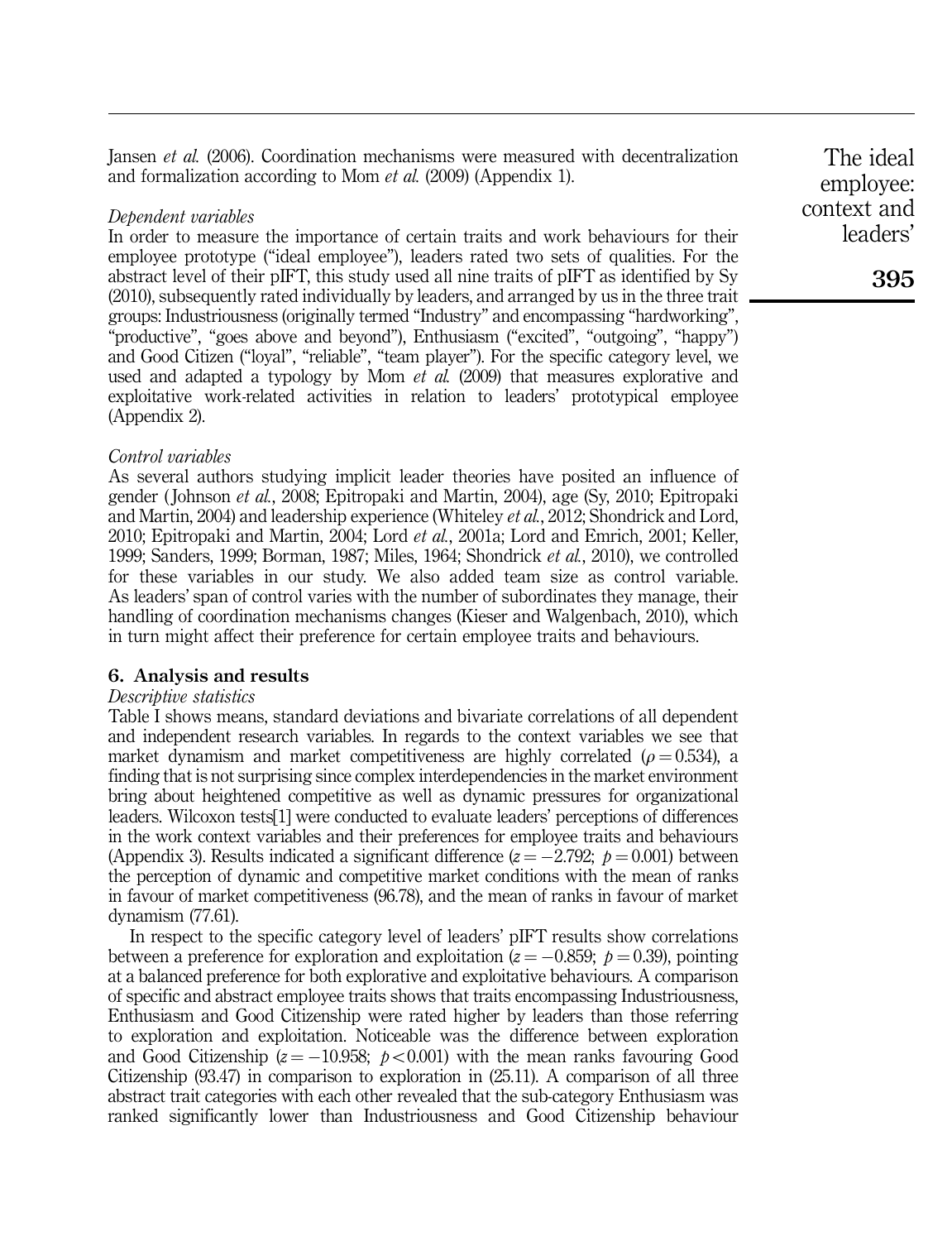$(p<0.01)$ . On this basis we conclude that traits such as exciting, outgoing and happy are seen as less important to leaders than being hardworking, productive, loyal, etc., however they are still rated as more important than explorative and exploitative behaviours. Insignificant bivariate correlations between control variables age and leadership experience with exploration and exploitation show patterns that were confirmed in subsequent regression models, but seem to be obscured by statistical noise. For example, age is insignificantly correlated with exploration ( $\rho = 0.138$ ) and negatively with exploitation, but show significant positive associations in subsequent regression models (Table III). Since these relationships were measured concurrently and we cannot rely on historical data involving these variables, we interpret this dynamic with a succeeding adjustment with other factors.

Other bivariate correlations are highly suggestive of associations later found in regression analysis results: market dynamism and exploration are significantly correlated ( $p < 0.01$ ), and so are formalization and exploitation ( $p < 0.05$ ); in regards to abstract employee traits we see that leaders in dynamic markets consider Industriousness and Good Citizenship as important employee traits, while formalized organizational contexts ask for Enthusiasm and Good Citizenship behaviours. Bivariate correlations between control and research variables show associations between gender and Good Citizenship ( $p < 0.05$ ), suggesting that female leaders consider loyalty, reliability and team playing abilities more relevant in employees than male leaders.

#### Inferential statistics

Tables II and III show the results of our statistical models performed via multiple linear regression analysis. All independent variables were tested for potential multicollinearity problems but with values between 1.13 and 3.18 for the variance inflation factor they stayed well below the acceptable cut-off of 10 (Neter et al., 1996).

#### Abstract category level of leaders' pIFT

Table II shows associations between the main context variables (market conditions, coordination mechanisms) and leaders' preference for the abstract trait categories Industriousness, Enthusiasm and Good Citizenship behaviour in employees. H1 which stated that there will be no significant associations between context variables and leaders' rating of abstract employee traits was rejected. First, Good Citizenship behaviours seem to be important to leaders operating in dynamic market conditions and formalized organizational settings ( $b < 0.05$ ); in other words, leaders in both explorative and exploitative types of work contexts appreciate loyal, reliable team players (models 1, 2 and 3). Industriousness, on the other hand, expressing traits such as hardworking, productive, goes above and beyond, are particularly important to leaders in dynamic markets (model 1), while Enthusiasm (excited, outgoing, happy) is relevant for managers particularly in formalized contexts (model 2,  $p = 0.003$ ). Other notable associations were found between the control variables gender and age with Good Citizenship; accordingly, being a female leader ( $p = 0.01$ ) and of higher age ( $p = 0.019$ ) was strongly related to a preference of Good Citizenship in employees. We conclude that, although these findings are contrary to our initial understanding of the universal desirability of abstract employee traits, they support our main research argument that leaders' perception of work context could indeed play a role in the formation of their implicit employee prototype.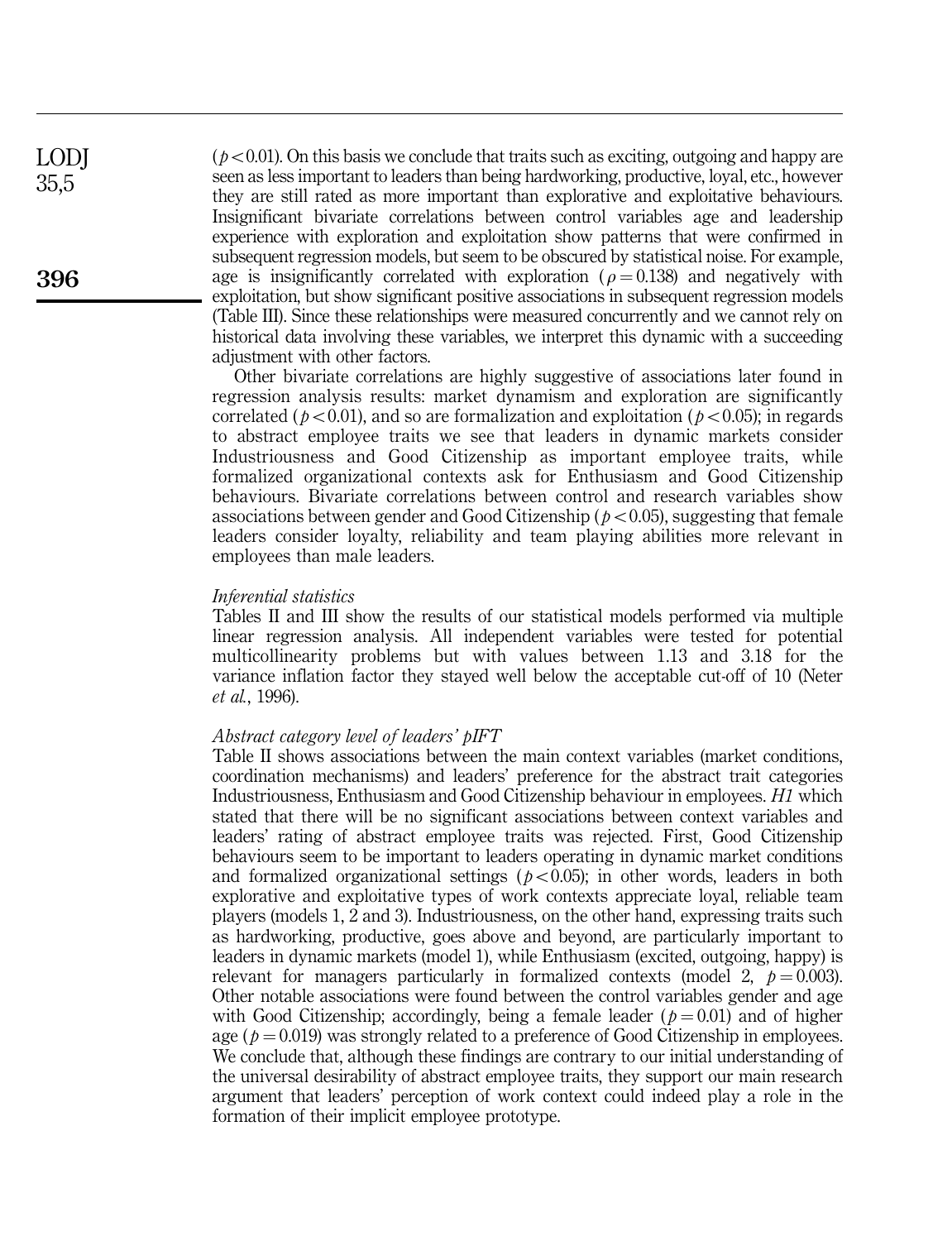|                                                                                             | Model                                                                         | Industriousness $(\beta)$<br>Model 2 | Model 3                                                                        | Model 1                                                              | Enthusiasm (B)<br>Model <sub>2</sub>                                                               | Model <sub>3</sub>                            | Model                                        | Good citizenship $(\beta)$ Model 2                         | Model <sub>3</sub>                                  |
|---------------------------------------------------------------------------------------------|-------------------------------------------------------------------------------|--------------------------------------|--------------------------------------------------------------------------------|----------------------------------------------------------------------|----------------------------------------------------------------------------------------------------|-----------------------------------------------|----------------------------------------------|------------------------------------------------------------|-----------------------------------------------------|
| Market conditions<br>Market dynamic<br>Market competition<br>Research variables             | $-0.188$ *<br>$-0.025$                                                        |                                      | $-0.18$<br>$-0.022$                                                            | 0.044                                                                |                                                                                                    | $\begin{array}{c} 0.012 \\ 0.013 \end{array}$ | $0.215*$<br>0.096                            |                                                            | $0.195*$<br>$0.104$                                 |
| Coordination mechanisms<br>Decentralization<br>Formalization<br><i>Confounders</i>          |                                                                               | $-0.084$<br>$-0.026$                 | $-0.46$<br>-0.041                                                              |                                                                      | $-0.024$<br>0.227**                                                                                | $-0.021$<br>0.225**                           |                                              | $-0.048$<br>0.182*                                         | $-0.001$<br>$0.165*$                                |
| ${\rm Age}$ (years) $$\tt Local$ (years) $$\tt Local$<br>Cender<br>Male<br>Female<br>Female | $R$<br>$\frac{137}{0.143}$<br>$\frac{0.137}{0.032}$                           | Ref<br>0.146<br>0.13<br>0.006        | $Ref$ 0.146<br>0.146<br>0.027                                                  | $\begin{array}{c} \text{Ref} \\ 0.021 \\ 0.134 \\ 0.022 \end{array}$ | $-0.005$<br>$-0.105$<br>0.013<br>Ref                                                               | $-0.007$<br>0.108<br>0.013<br>Ref             | $\frac{0.0208***}{0.208*}$<br>-0.208*<br>Ref | $R$ ef<br>0.18 <sup>*</sup><br>0.247 <sup>*</sup><br>0.143 | $R$ ef<br>0.195*<br>0.225*<br>0.153                 |
| Team size<br>Small $(1-10)$<br>Medium $(11-29)$<br>Large (30 and more)<br>$R^2$<br>SE       | $\begin{array}{l} \text{Ref} \\ 0.063 \\ 0.088 \\ 0.067 \\ 0.078 \end{array}$ | Ref<br>0.085<br>0.043<br>0.79        | $\begin{array}{l} \text{Ref} \\ 0.071 \\ 0.095 \\ 0.07 \\ 0.07 \\ \end{array}$ | $R_{0.033}^{t}$<br>$-0.033$<br>$-0.018$<br>0.73                      | $\begin{array}{c} \text{Ref} \\ \text{10047} \\ 0.058 \\ 0.067 \\ 0.067 \\ \text{190} \end{array}$ | Ref<br>0.049<br>0.067<br>0.72                 | Ref<br>0.019<br>0.049<br>0.03                | $R$ ef<br>$0.032$<br>$0.06$<br>$0.092$<br>$0.64$           | $R_{c}$<br>$0.006$<br>$0.032$<br>$0.032$<br>$0.032$ |
| Notes: $n = 182$ . $\beta$ , standardized coefficients. * $p < 0.05$ ; ** $p < 0.01$        |                                                                               |                                      |                                                                                |                                                                      |                                                                                                    |                                               |                                              |                                                            |                                                     |
|                                                                                             |                                                                               |                                      |                                                                                |                                                                      |                                                                                                    |                                               |                                              |                                                            |                                                     |
| Cc<br>on le<br>th                                                                           |                                                                               |                                      |                                                                                |                                                                      |                                                                                                    |                                               |                                              |                                                            |                                                     |

The ideal employee: context and leaders'

397

Table II. ontextual influences eaders' emphasis on the abstract category level of their pIFT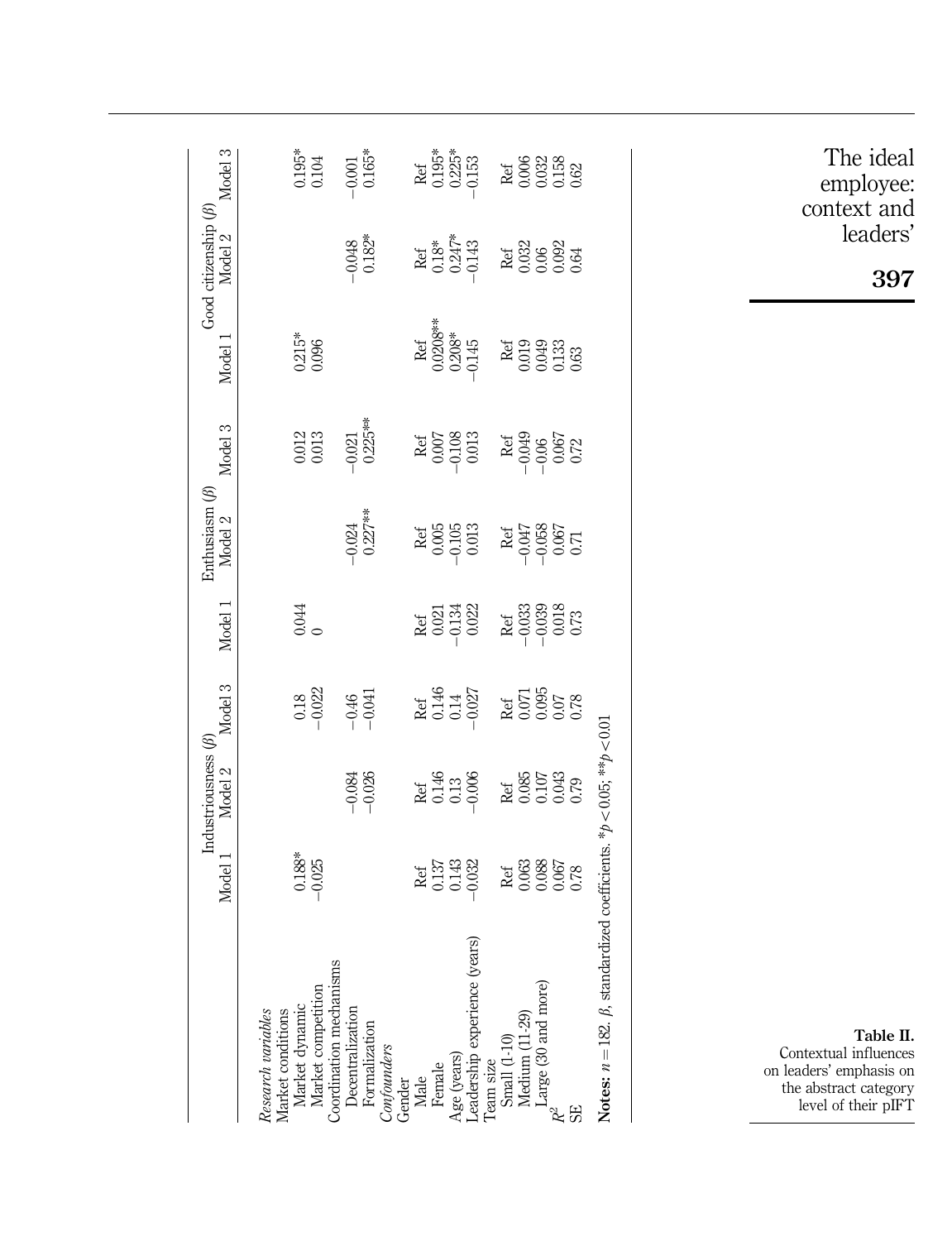| <b>LOD</b>                                                                                                      |                                                                                                                                                                                  |                                           | Exploration $(\beta)$                 |                                         | Exploitation $(\beta)$                  |                                         |                                          |  |
|-----------------------------------------------------------------------------------------------------------------|----------------------------------------------------------------------------------------------------------------------------------------------------------------------------------|-------------------------------------------|---------------------------------------|-----------------------------------------|-----------------------------------------|-----------------------------------------|------------------------------------------|--|
| 35,5                                                                                                            |                                                                                                                                                                                  | Model 1                                   | Model 2                               | Model 3                                 | Model 1                                 | Model 2                                 | Model 3                                  |  |
|                                                                                                                 | Research variables                                                                                                                                                               |                                           |                                       |                                         |                                         |                                         |                                          |  |
| 398                                                                                                             | Market conditions<br>Market dynamic<br>Market competition<br>Coordination mechanisms                                                                                             | $0.188*$<br>0.02                          |                                       | 0.162<br>0.03                           | 0.159<br>$-0.012$                       |                                         | 0.129<br>0                               |  |
|                                                                                                                 | Decentralization<br>Formalization<br>Confounders<br>Gender                                                                                                                       |                                           | $-0.07$<br>$0.152*$                   | $-0.034$<br>0.139                       |                                         | $-0.068$<br>$0.169*$                    | $-0.04$<br>$0.159*$                      |  |
|                                                                                                                 | Male<br>Female<br>Age (in years)                                                                                                                                                 | Ref<br>0.034<br>$0.212*$                  | Ref<br>0.021<br>$0.232*$              | Ref<br>0.028<br>$0.228*$                | Ref<br>0.065<br>0.18                    | Ref<br>0.055<br>$0.196*$                | Ref<br>0.057<br>$0.199*$                 |  |
|                                                                                                                 | Leadership experience<br>(in years)<br>Team size                                                                                                                                 | $-0.115$                                  | $-0.106$                              | $-0.119$                                | $-0.262**$                              | $-0.254**$                              | $-0.267**$                               |  |
| Table III.<br>Contextual influences<br>on manager's emphasis<br>on exploration and<br>exploitation in employees | Small $(1-10)$<br>Medium (11-29)<br>Large $(> 30)$<br>$\mathbb{R}^2$<br><b>SE</b><br><b>Notes:</b> $n = 182$ . $\beta$ , standardized coefficients. * $p < 0.05$ ; ** $p < 0.01$ | Ref<br>$-0.008$<br>0.128<br>0.081<br>0.68 | Ref<br>0.002<br>0.133<br>0.07<br>0.68 | Ref<br>$-0.015$<br>0.116<br>0.1<br>0.67 | Ref<br>0.102<br>$0.191*$<br>0.1<br>0.72 | Ref<br>0.106<br>$0.188*$<br>0.1<br>0.72 | Ref<br>0.094<br>$0.178*$<br>0.12<br>0.72 |  |

# Specific category level of leaders' pIFT

Table III shows associations between the main context variables (market conditions, coordination mechanisms) and leaders' preference for the specific employee behaviours represented by exploration and exploitation. Model 1 for exploration and exploitation, respectively, show results in respect to the effect of market conditions on leaders' preference for explorative and exploitative employee behaviours. In line with H2a we found positive and significant associations between dynamic market conditions and exploration ( $\beta = 0.188$ ,  $p = 0.034$ ).

Competitive market conditions, however, did not lead to leaders' desire for exploitation in team members leading us to reject  $H3a$ . Model 2 represent relationships between coordination mechanisms and the dependent variables; we found that decentralization had no effect on leaders' preference for exploration (H2b). Formalization, on the other hand, is associated with exploration ( $\beta = 0.152$ ,  $p = 0.044$ ) and exploitation  $(\beta = 0.169, p = 0.023)$  at first, with effects on exploration dropping below significance  $(\beta = 0.139, p = 0.065)$  in model 3. Finally, model 3 present results in respect to all context variables in their combined effects on leaders' preferences for exploration and exploitation. The association between dynamic market conditions and exploration dropped below a level of significance ( $\beta = 0.162$ ,  $p = 0.075$ ), and so did the relationship between formalization and exploration ( $\beta = 0.139$ ,  $p = 0.065$ ). Therefore, the most robust association amongst our research variables appears between formalization and exploitation in employees ( $\beta = 0.159$ ,  $p = 0.033$ ), thereby confirming H3b. Looking at the control variables we found that with increasing age, leaders consistently favour both exploration ( $p = 0.022$ ) and exploitation ( $p = 0.043$ ); greater leadership experience, on the other hand, leads to leaders' reduced interest in exploitative employee work behaviours ( $p = 0.005$ ). The significant association between team size and exploitative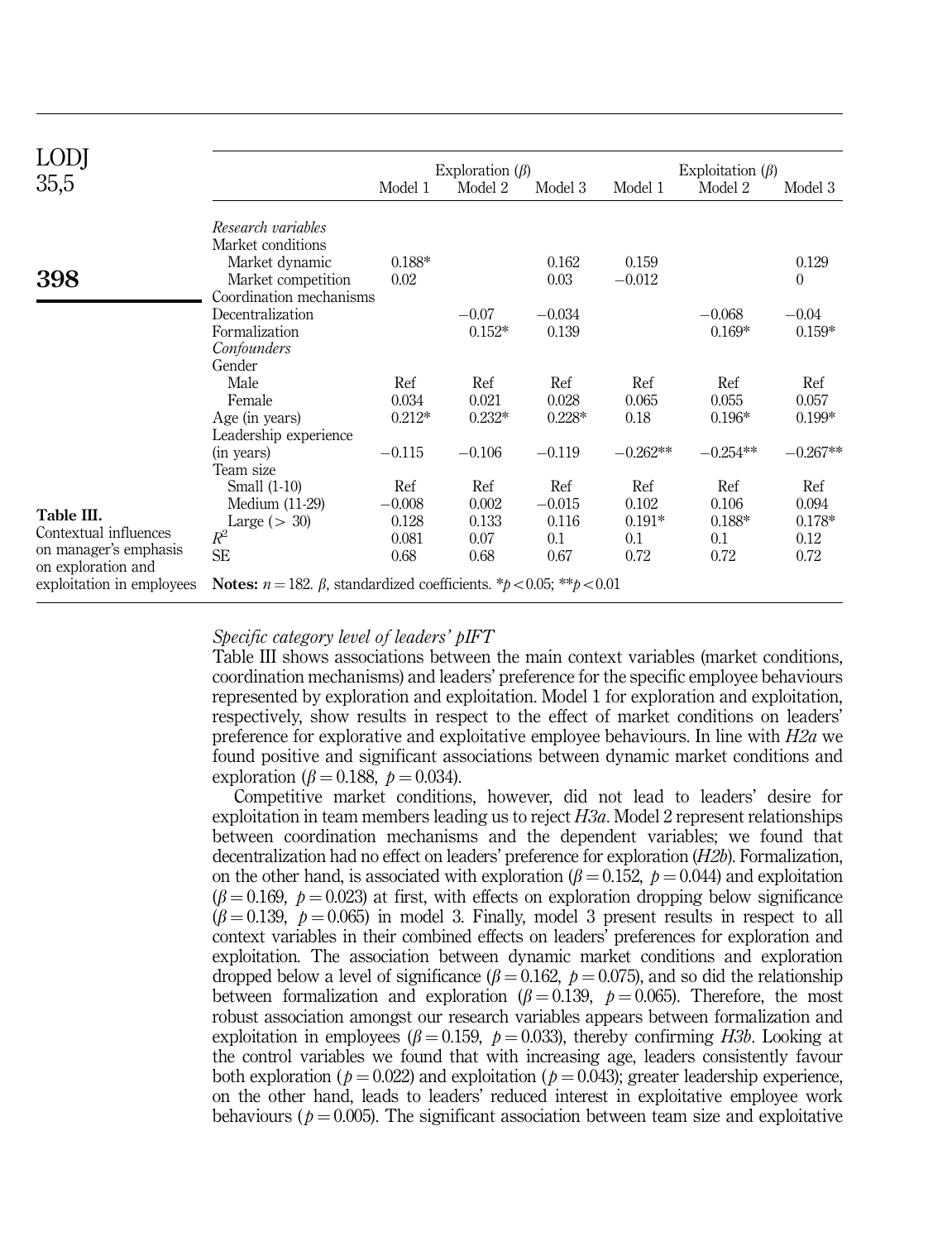employee behaviours ( $\beta = 0.178$ ,  $p = 0.028$ ) indicates that leaders of larger teams consider exploitation activities in employees as more important than explorative work behaviours.

# 7. Discussion

The principal results of the present study can be summarized as follows: in contrast to our initial expectations, leaders' work context does not only influence the specific category level of their pIFT but also the abstract level. In other words, leaders' perceptions of certain aspects in the market conditions and coordination mechanisms surrounding their daily work routines seem to affect not only their preference for certain employee behaviours but also for certain employee traits. For example, dynamic market conditions are associated with explorative behaviours and traits referring to Industriousness and Good Citizenship; formalization is related to explorative and exploitative behaviours, as well as Enthusiasm and Good Citizenship, but negatively with Industriousness. Adding all context variables up we find that leaders' perceptions of formalized coordination mechanisms have the strongest effect on their emphasis on exploitation and Enthusiasm in employees.

The fact that leaders' perceptions of organization-internal coordination mechanisms (e.g. formalization) showed stronger and more consistent effects than how they view organization-external market conditions falls in line with theories about situational strength. For example, Meyer *et al.* (2009) argued that constraints on the micro analysis level can be stronger than those on the macro level by providing stricter guidelines for behaviour. This means that the closer proximity of organizational coordination mechanisms to leaders' daily work routines elicits a stronger need for exploitative work activities than for creativity and innovation, especially as market conditions are more remote to the everyday routine of organization members. In our case it seems that leaders who perceive the overall market conditions as dynamic respond with a desire for creative and innovative employee behaviours; however, they also recognize the impact of organizational processes and routines through formalization, and consequently show the strongest requirement for exploitative activities in employees – namely maintaining the status quo, and focusing on activities that promote efficiency and routine work.

Equally noteworthy are strong effects of control variables age and leadership experience on leaders' preference for specific employee behaviours. Historically, theories and research results about the role of age and leadership experience in the development of implicit theories vary. While Epitropaki and Martin (2004) found no age-related differences in implicit leaders theories, we are reminded of an exploratory study by Borman (1987) who theorized that higher leadership experience may lead to a more differentiated category system about employees because they have encountered a wider varieties of employees in the course of their career than inexperienced leaders. The high correlation of age and leadership experience in our sample supports Borman's argument; older managers might often also be more experienced leaders and have a more complex ideal employee image embracing both explorative and exploitative behaviours in employees. However, since our results also show a strong negative correlation between leadership experience and exploitation we hypothesize that age, more than leadership experience, seems to influence a more complex employee prototype, while increased leadership experience alone might just point at a dislike towards exploitative activities in employees. Lastly, the lack of gender specific variation in leaders' preferences for exploration and exploitation in employees is

The ideal employee: context and leaders'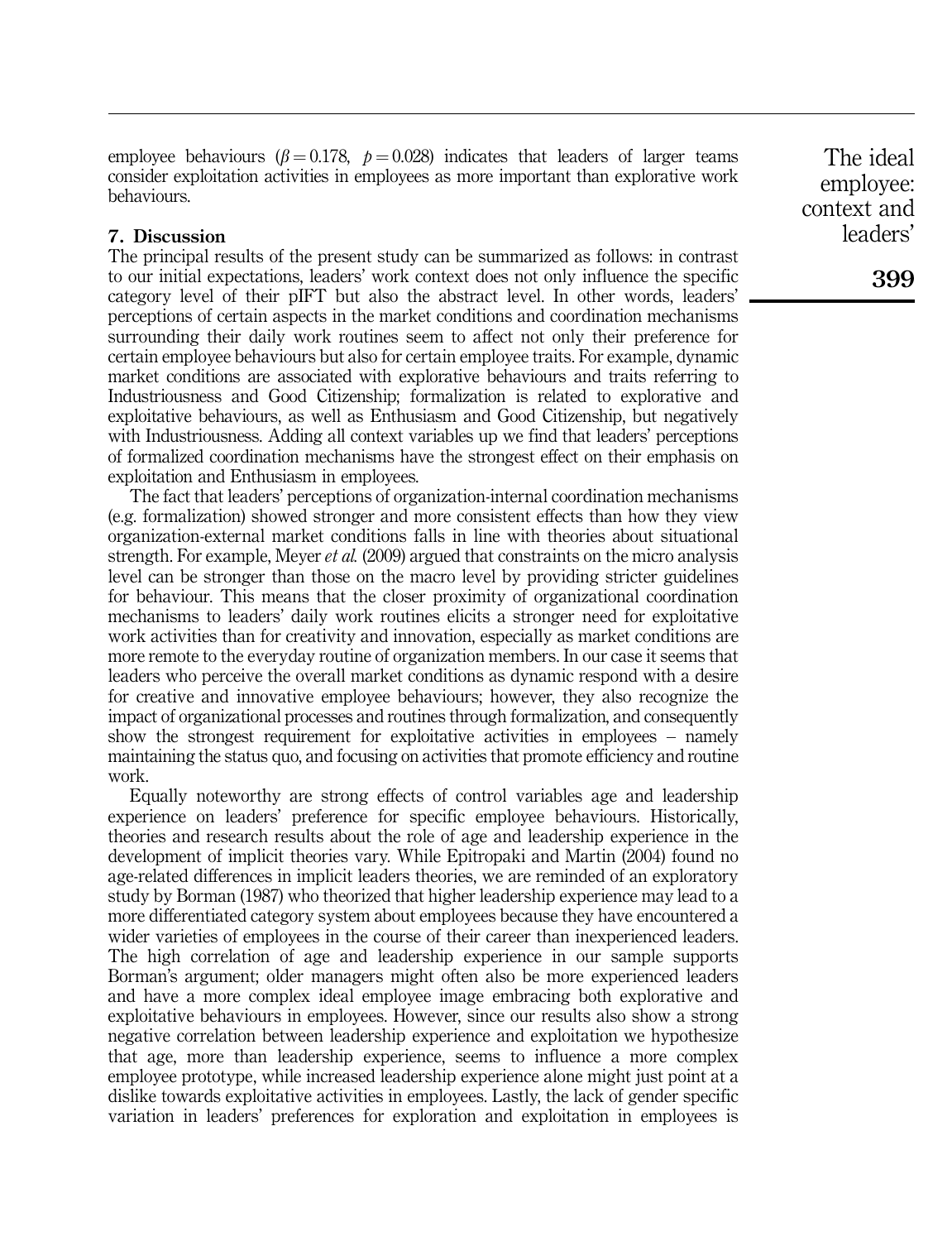remarkable and provides material for further research. We included gender as control variable on the basis of previous research about implicit leader theories (Johnson *et al.*, 2008; Epitropaki and Martin, 2004); however, to the best of our knowledge, no historical data exist that has shown gender-related differences in regards to IFT, or even leaders' own exploration and exploitation activities. Hence, our overall findings suggest that while female leaders have strong preferences for certain abstract employee traits there is no gender-specific preference in regards to exploration or exploitation in employees.

Abstract employee traits such as Good Citizenship are also important elements in leaders' pIFT, especially for female and older leaders and those operating in dynamic market conditions and formalized coordination mechanisms. Since market dynamism follows explorative principles and formalization represents exploitative organizational aspects, we interpret our findings with the notion that Good Citizenship might be desired by leaders in both of context types (explorative and exploitative). On that basis we argue that being loyal, reliable and a team player seem to be the most desirable employee traits of all – perhaps independent of work context. The strong observed effects of gender and age on Good Citizenship were unexpected in respect to age but falls in line with previous research about gender differences in implicit leader theories. Johnson et al. (2008) found variations in leader prototypes based on raters' gender and sex-type, and Epitropaki and Martin (2004) found significant differences between male and female respondents on dimensions of leadership anti-/prototype in respect to traits such as understanding and sincerity. Age, on the other hand, was not indicative for differences in leadership constructs in Epitropaki and Martin's (2004) study, rendering our results related to a preference for Good Citizenship behaviours in older leaders valuable insights that pose questions for further studies into personal differences of leaders' pIFT.

The second major result of the current study pertaining to abstract employee traits is the significant association between formalization and Enthusiasm. Particularly as Enthusiasm received a low mean rating in comparison to Good Citizenship ( $\mu$  = 6.3) and Industriousness ( $\mu$  = 6.18), it is interesting that leaders in formalized organizational settings emphasized the traits "excited", "happy" and "outgoing" as important aspects of their pIFT. In an attempt to make sense of this phenomenon it may help to put it into perspective to some of the other findings of this study. For example, in contrast to Industriousness (hardworking, productive, goes above and beyond), and Good Citizenship (loyal, reliable, team player) which are rather work-related traits, Enthusiasm (happy, excited and outgoing) describes personality traits similar to extraversion in the Big Five concept (Luse *et al.*, 2013). It is imaginable that leaders in formalized work settings, who perceive their work tasks as limited by stringent rules and regulations, balance their strong task-orientation with an emphasis on positive, non-work-related personality traits in their pIFT.

Lastly, we would like to comment on leaders' preference for Industriousness in employees and the associations to their perceptions of work context. Industriousness describes a person's task-related orientation that is similar to conscientiousness in the Big Five personality concept ("organized", "efficient", "systematic", "practical"; Saucier, 1994). Our results showed that Industriousness is associated only with dynamic market conditions (model 1,  $\beta = 0.188$ ,  $\rho = 0.035$ ), but this effect disappears under consideration of other environmental conditions (model 3). We explain these results with the effect of varying complexity levels of leaders' task environment. While conscientiousness is an important predictor for job performance, it has been found to be insufficient for task performance in complex jobs (Blickle et al., 2012). Transferred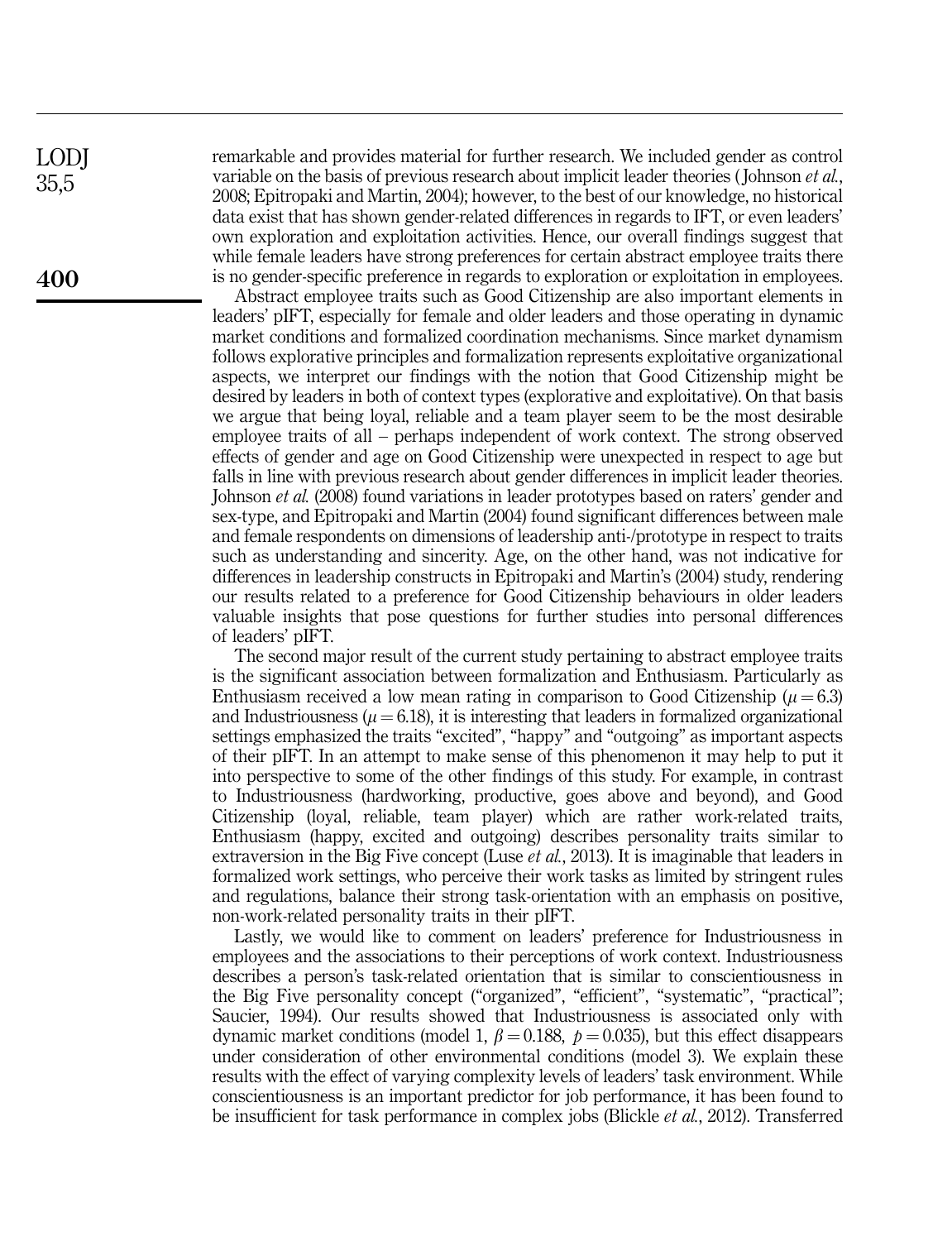to our findings it is thinkable that leaders do generally consider traits referring to Industriousness (or Conscientiousness) as somewhat important in employees, but not important enough to withstand the complexity of their work environment including market conditions and coordination mechanisms.

# 8. Contribution and limitations

Our study contributes to the current literature about IFT in theory and practice. The first theoretical contribution pertains to the structure of IFT. We expand existing research with insights from categorization theory and suggest viewing leaders' employee prototype in terms of a functional and an entity level. That way we gain a more precise understanding of the different types of qualities, namely traits and behaviours, leaders might be expecting from employees. The second major contribution of our study is the definition and empirical investigation of leaders' perceptions of specific context factors that affect the content of their pIFT. The utilization of exploration and exploitation principles as guidelines to study the relationships between work processes and preferred employee prototype allows a realistic and theoretically sound approach that can serve for further research on implicit theories. Third, our study provides supporting evidence for the argument that IFT held by leaders are contextsensitive on both the abstract and the specific level of their ideal employee category.

The results of this study concerning the link between leaders' perception of the organizational reality and their ideal employee image have also important practical implications for organizations and public policy. First, implicit theories about leaders and followers are practically present in all leader-follower interactions, and even before individuals join an organization they hold "varying assumptions and beliefs [...] about what leaders and followers 'look like'" (DeRue and Ashford, 2010). These images and beliefs not only influence behaviours but are difficult to overcome even if confronted with adversary information via real-time behaviours (Dunning and Sherman, 1997; Lord and Maher, 1994). Our findings add to the current literature about the relevance of implicit theories in organizations by providing new data about what it actually is that leaders in certain environments would like to see in their employees. This can help organizations learn about the underlying, implicit dynamics that guide their managers' personnel related decisions in regards to their expectations towards new and existing employees. If it is true that situational factors provide counteracting "force fields" ( Johns, 2006), organizational leaders are invited to understand personnel choices by their management personnel as expression of their IFT – expressions that are formed by their perceptions of their work environment provided by the organization itself. For example, we learned that formalized environments can lead to a more exploitative employee prototype; our results allow us to speculate that personnel-related decisions such as hiring, firing or performance reviews amongst these leaders will encourage exploitative activities in employees. Most importantly, however, is that their preference did not necessarily just grow out of their personal choice, but represent a by-product of organizational processes directing their perceptions and consequently their efforts towards exploitation.

Second, knowledge about the way employers' perception of their environment can shape expectations for potential job candidates can be used in occupational research advising public policy makers. Hogan *et al.* (2013) challenge researchers to be more cognizant about what employers really want from employees and we believe our study is a first step into accommodating this request. By taking a holistic approach, we suggest studying the conditions under which individual managers make employment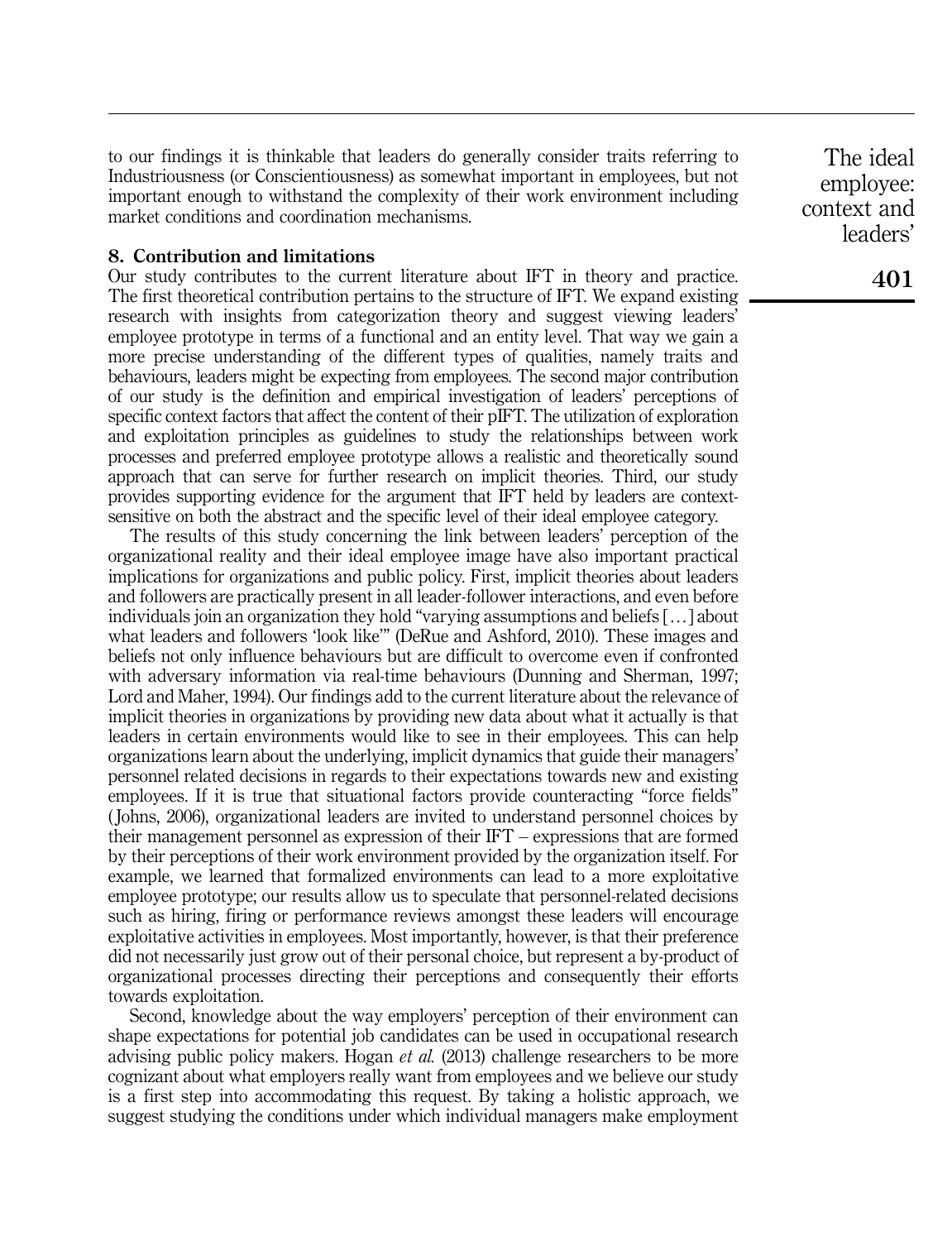related decisions. For example, it can be useful to have a thorough understanding of leaders' perception of the degree of formalization in an organization and the way it relates to the prevalent employee prototype, before moving on to investigating criteria for hiring and firing or performance evaluation processes. This could lead to a more genuine understanding for employers' needs and requirements and help researchers guide more practice-oriented public policy decisions towards further research into this matter.

There are also several limitations of the current study. First, the research study was cross-sectional therefore the results do not answer the question if changes in the work context would elicit changes in leaders' employee prototype as well. Second, our study was conducted with for-profit organizations in the USA rendering the findings non-transferrable to other types of organizations outside of the studied cultural boundaries. Third, it could be argued that the inflation potential of Common Method Variance caused by single-source bias is problematic because we rely on data collected by leaders only (Podsakoff et al., 2003). In an attempt to minimize this risk we pursued a series of ex-ante strategies to avoid CVM in the research design, for example by counterbalancing the order of questions, the use of a complex model and the omission of questions prompting socially desirable answers (Reio, 2010; Chang et al., 2010). Fourth, the operationalization of the research study did not allow us to gather data of non-replies, providing a potential for systematic bias due to non-respondents. Systematic bias can be problematic when participants are unwilling to share sensitive data, fear reprimand for taking part in a study or feel pressed for socially desirable answers. These reasons do not apply in our case which is why we dismissed systematic bias as a potential flaw of this study; participation was fully encouraged by the leadership of the cooperating companies, anonymity was guaranteed and the questions did not address sensitive topics or prompt social desirability. Lastly, IFT could also be influenced by leader's personalities, rendering it subject to untested confounding effects such as the Similarity Attraction Paradigm. Based on these limitations we hope for further research into the question how work context affects leaders' pIFT. We suggest future studies accommodate the issue of (organizational) cultures, leader personality and greater diversity of organizations or, ideally, a measure of timely changes in the development of pIFT that might occur in response to changes in the work environment.

#### 9. Conclusion

Organizations that realize that their leadership force might hold IFT that stand in contrast to organizational goals and strategies can take action on two levels: first, they can provide or change work processes to accommodate a tendency towards the preferred mode of operation, for example, by de-formalizing processes in order to encourage more exploration in leaders. Such change of processes could encourage the formation of more explorative tendencies in leaders' pIFT and enable managers to foster desired behaviours. Second, increasing awareness of attitudes and assumption about employees (Kopelman et al., 2008) as well as improving positive IFT via frequent team building exercises (Whiteley *et al.*, 2012) could lead to an enhancement of these relationships. Organizations can support leaders directly via leadership training programs that initiate and increase awareness of the existence and nature of IFT and the social contexts in which they develop (Schyns et al., 2011). We believe that the approach and the results of our study are encouraging for organizations that struggle with difficulties relating to interpersonal issues between leaders and followers,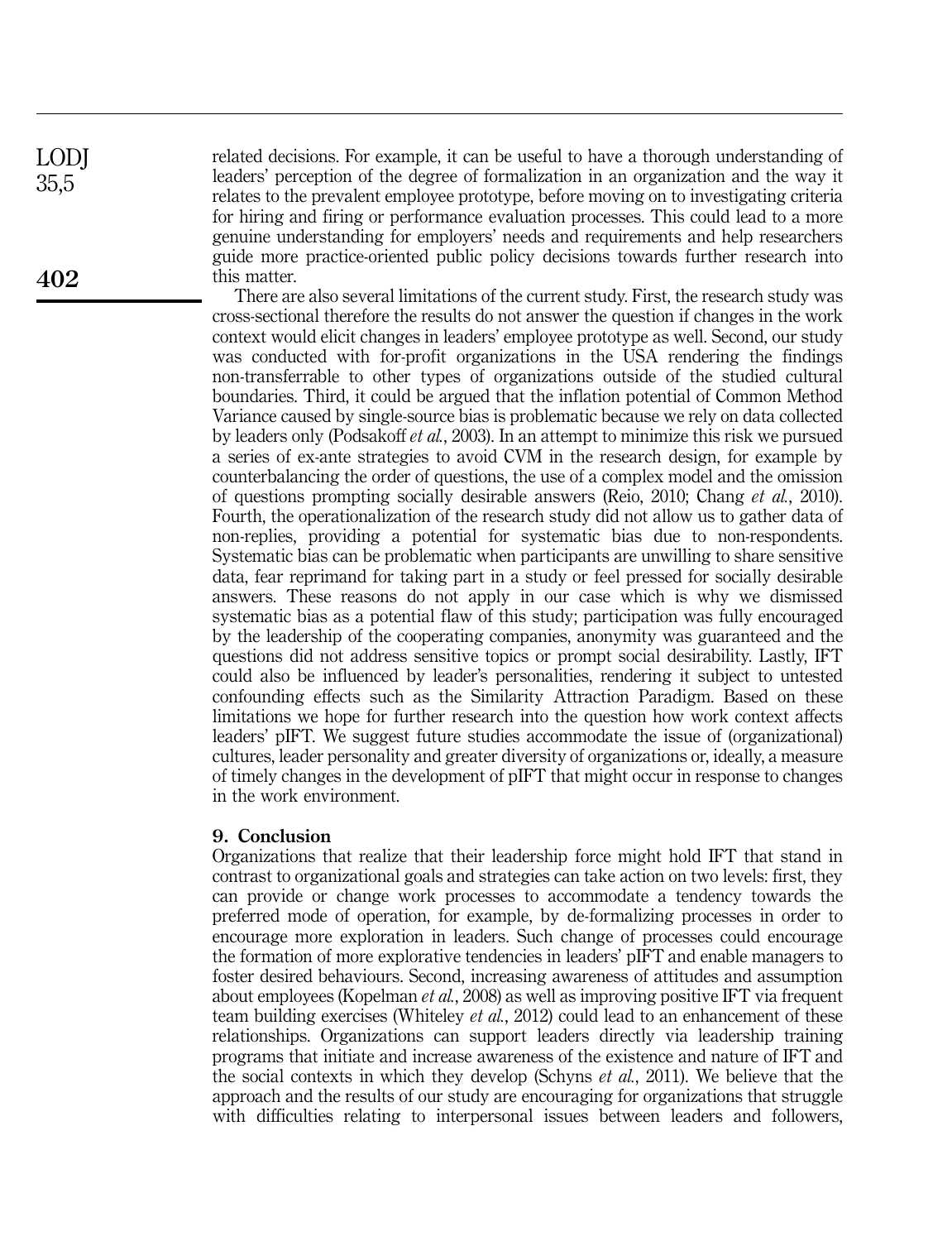as much as with mismatches between organizational strategy and its alignment with desired explorative and exploitative work processes, managerial decisions and subsequent employee behaviours. They also highlight the relevance and risk of individuals' perceptions of work context dynamics and their associations with preferences in others – perceptions which might not always reflect the "objective" reality of market and organization but nevertheless may provide important input for decisionmaking processes.

#### Note

1. Due to the skewed distribution of several variables we used the non-parametric Wilcoxon test to look for differences in medians among the variables. Normality plots of residuals conducted on all final models showed a normal distribution, allowing us to dismiss the concern about a negative impact of non-parametric data on the results of our regression analyses.

#### References

- Avolio, B.J. (2007), "Promoting more integrative strategies for leadership theory-building", American Psychologist, Vol. 62 No. 1, pp. 25-33.
- Beehr, T.A., Weisbrodt, D.M. and Zagumny, M.J. (1994), "Satisfaction with subordinates: a neglected research issue concerning supervisors", Journal of Applied Social Psychology, Vol. 24 No. 18, pp. 1665-1684.
- Benner, M.J. and Tushman, M.L. (2003), "Exploitation, exploration, and process management: the productivity dilemma revisited", Academy of Management Review, Vol. 28 No. 2, pp. 238-256.
- Birkinshaw, J., Hood, N. and Jonsson, S. (1998), "Building firm-specific advantages in multinational corporations: the role of subsidiary initiative", Strategic Management, Vol. 19, pp. 221-241.
- Blickle, G., Meurs, J.A., Wihler, A., Ewen, C., Plies, A. and Günter, S. (2012), "The interactive effects of conscientiousness, openness to experience, and political skill on job performance in complex jobs: the importance of context", *Journal of Organizational Behavior*, Vol. 34 No. 8, pp. 1145-1164.
- Borman, W.C. (1987), "Personal constructs, performance schemata, and 'folk theories' of subordinate effectiveness: explorations in an army officer sample", Organizational Behavior and Human Decision Processes, Vol. 40, pp. 307-322.
- Chang, S.-J., van Witteloostuijn, A. and Eden, L. (2010), "From the editors: common method variance in international business research", Journal of International Business Studies, Vol. 41 No. 2, pp. 178-184.
- Collinson, D. (2006), "Rethinking followership: a post-structuralist analysis of follower identities", The Leadership Quarterly, Vol. 17 No. 2, pp. 179-189.
- Cottrell, C.A., Neuberg, S.L. and Li, N.P. (2007), "What do people desire in others? A sociofunctional perspective on the importance of different valued characteristics", *Journal* of Personality and Social Psychology, Vol. 92 No. 2, pp. 208-231.
- Crossman, B. and Crossman, J. (2011), "Conceptualizing followership a review of the literature", Leadership, Vol. 7 No. 4, pp. 481-497.
- Den Hartog, D.N., House, R.J. and Hanges, P.J. (1999), "Culture specific and cross-culturally generalizable implicit leadership theories: are the attributes of charismatic/transformational leadership universally endorsed?", *The Leadership Quarterly*, Vol. 10 No. 2, pp. 219-258.
- DeRue, D.S. (2011), "Adaptive leadership theory: leading and following as a complex adaptive process", Research in Organizational Behavior, Vol. 31, pp. 125-150.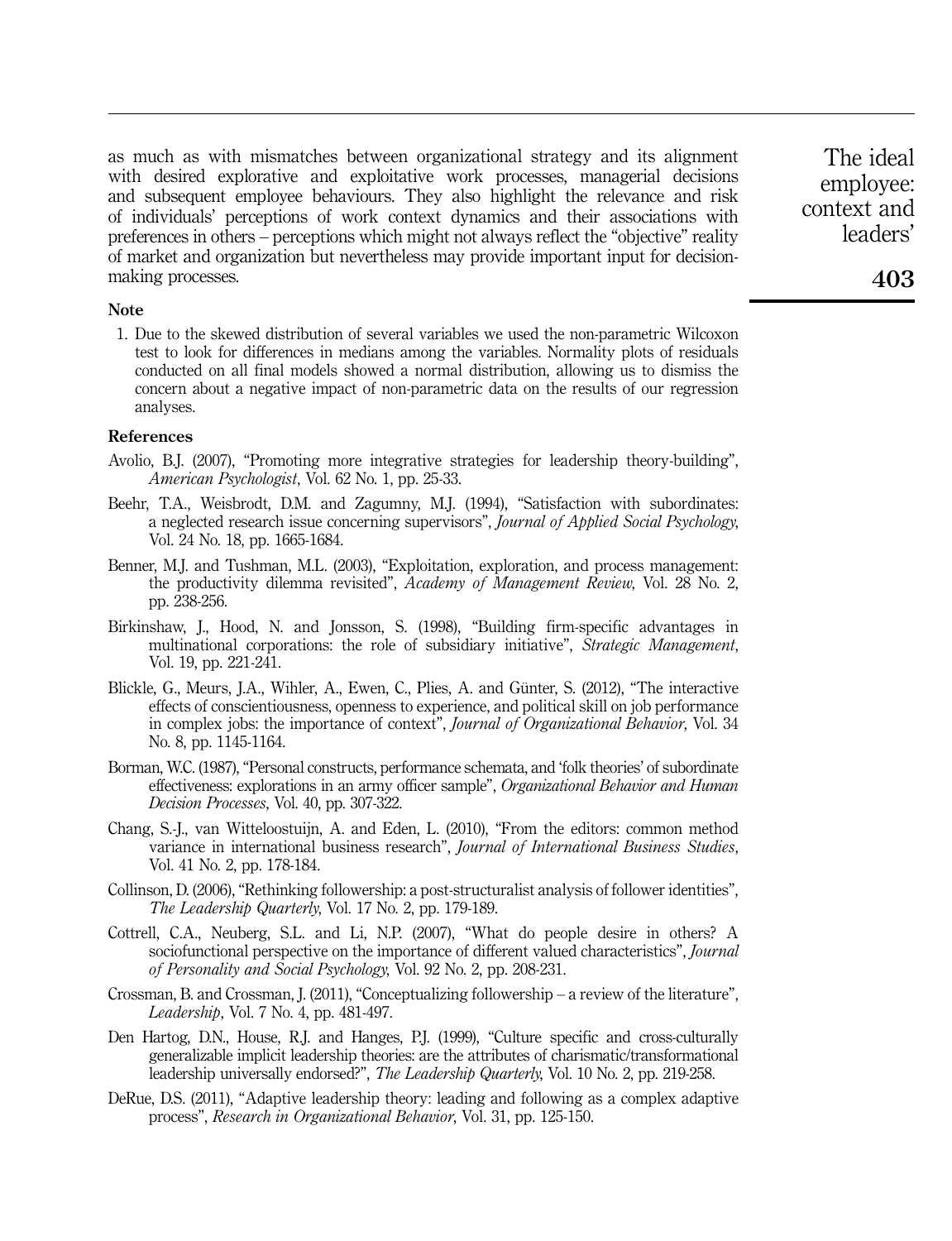| <b>LODI</b><br>35,5 | DeRue, D.S. and Ashford, S.J. (2010), "Who will lead and who will follow? A social process of<br>leadership identity construction in organizations", The Academy of Management Review,<br>Vol. 35 No. 4, pp. 627-647.                                                     |
|---------------------|---------------------------------------------------------------------------------------------------------------------------------------------------------------------------------------------------------------------------------------------------------------------------|
|                     | Desphande, R. and Zaltman, G. (1982), "Factors affecting the use of market research information:<br>a path analysis", <i>J. Marketing Res.</i> , Vol. 19, pp. 14-31.                                                                                                      |
| 404                 | Dess, G.G. and Beard, D.W. (1984), "Dimensions of organizational task environments",<br>Administrative Science Quarterly, Vol. 29, pp. 52-73.                                                                                                                             |
|                     | Dewar, R.D., Whetten, D.A. and Boje, D. (1980), "An examination of the reliability and validity<br>of the Aiken and Hage scales of centralization, formalization, and task routines",<br>Administrative Science Quarterly, Vol. 25, pp. 120-128.                          |
|                     | Dill, W.R. (1958), "Environment as an influence on managerial autonomy", Administrative Science<br><i>Quarterly</i> , Vol. 2 No. 4, pp. 409-443.                                                                                                                          |
|                     | Drucker, P.F. (1974), Management: Tasks, Responsibilities, Practices, Harper & Row, New York, NY.                                                                                                                                                                         |
|                     | Dunning, D. and Sherman, D.A. (1997), "Stereotypes and tacit inference", Journal of Personality<br>and Social Psychology, Vol. 73 No. 3, pp. 459-471.                                                                                                                     |
|                     | Engle, E.M. and Lord, R.G. (1997), "Implicit theories, self-schemas, and leader-member<br>exchange", Academy of Management Journal, Vol. 40 No. 4, pp. 988-1010.                                                                                                          |
|                     | Epitropaki, O. and Martin, R. (2004), "Implicit leadership theories in applied settings: factor<br>structure, generalizability, and stability over time", Journal of Applied Psychology, Vol. 89<br>No. 2, pp. 293-310.                                                   |
|                     | Fiedler, F.E. (1964), "A contingency model of leadership effectiveness", Advances in Experimental<br>Social Psychology, Vol. 1, pp. 149-190.                                                                                                                              |
|                     | Gibson, C.B. and Birkinshaw, J. (2004), "The antecedents, consequences, and mediating role<br>of organizational ambidexterity", The Academy of Management Journal, Vol. 47 No. 2,<br>pp. 209-226.                                                                         |
|                     | Gupta, A.K., Smith, K.G. and Shalley, C.E. (2006), "The interplay between exploration and<br>exploitation", <i>The Academy of Management Journal</i> , Vol. 49 No. 4, pp. 693-706.                                                                                        |
|                     | Hall, R.J., Workman, J.W. and Marchioro, C.A. (1998), "Sex, task and behavioral flexibility effects<br>on leadership perceptions", Organizational Behavior and Human Decision Processes,<br>Vol. 74 No. 1, pp. 1-32.                                                      |
|                     | Hanges, P.J., Lord, R.G. and Dickson, M.W. (2000), "An information-processing perspective<br>on leadership and culture: a case for connectionist architecture", Applied Psychology: An<br><i>International Review, Vol. 49 No. 1, pp. 133-161.</i>                        |
|                     | He, Z.L. and Wong, P.K. (2004), "Exploration vs. exploitation: an empirical test of the<br>ambidexterity hypothesis", Organization Science, Vol. 15 No. 4, pp. 481-494.                                                                                                   |
|                     | Hogan, R., Chamorro-Premuzic, T. and Kaiser, R.B. (2013), "Employability and career success:<br>bridging the gap between theory and reality", Industrial and Organizational Psychology,<br>Vol. 6 No. 1, pp. 3-16.                                                        |
|                     | Hotho, S. and Champion, K. (2010), "We are always after that balance-managing innovation in the<br>new digital media industries", Journal of Technology Management & Innovation, Vol. 5<br>No. 3, pp. 36-50.                                                              |
|                     | Jansen, J.J.P., Van Den Bosch, F.A.J. and Volberda, H.W. (2006), "Exploratory innovation,<br>exploitative innovation, and performance: effects of organizational antecedents and<br>environmental moderators", <i>Management Science</i> , Vol. 52 No. 11, pp. 1661-1674. |
|                     | Jaworski, B.J. and Kohli, A.K. (1993), "Market orientation: antecedents and consequences",<br><i>J. Marketing</i> , Vol. 57, pp. 53-70.                                                                                                                                   |
|                     | Johns, G. (2006), "The essential impact of context on organizational behavior", The Academy of<br>Management Review, Vol. 31 No. 2, pp. 386-408.                                                                                                                          |
|                     |                                                                                                                                                                                                                                                                           |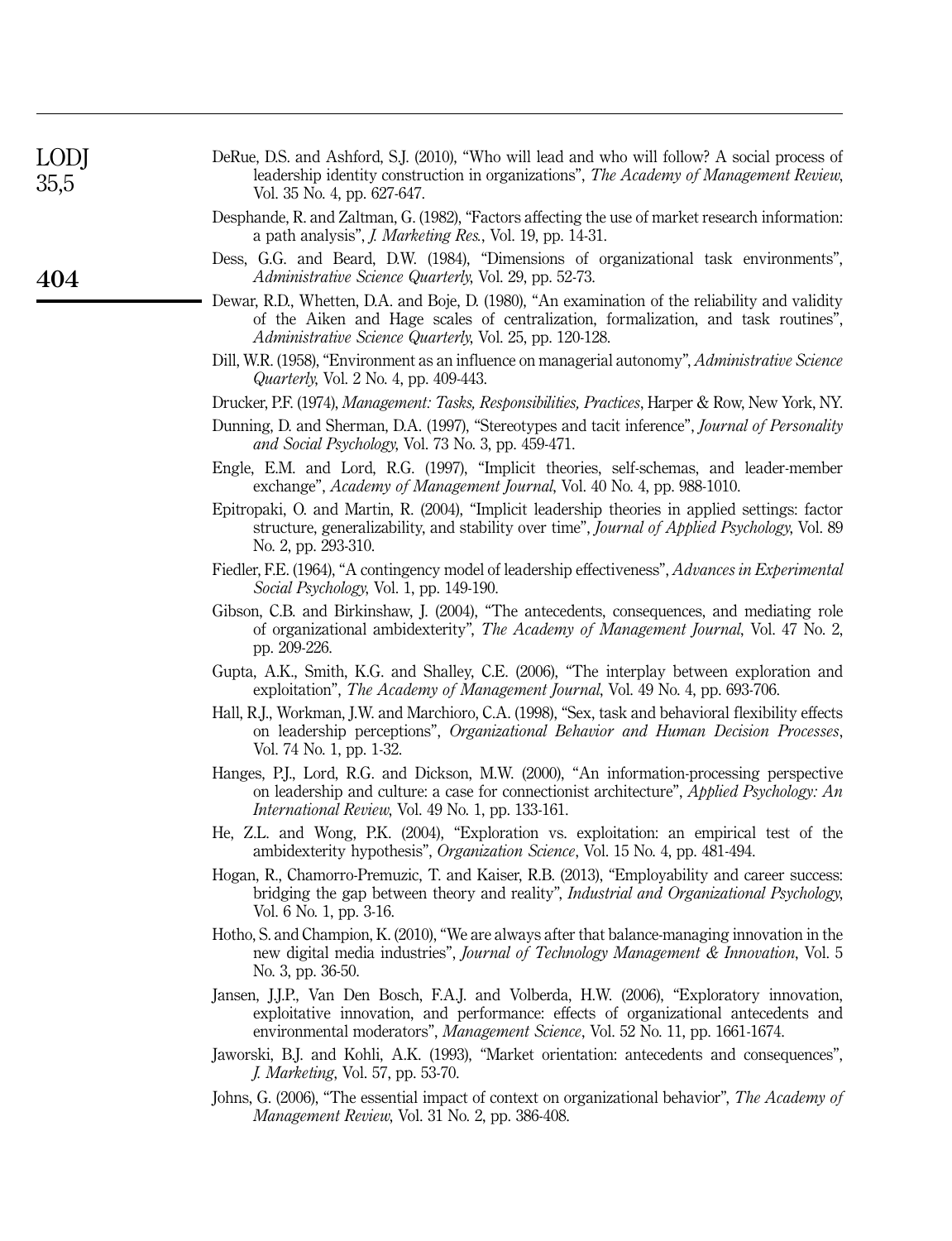- Johnson, S.K., Murphy, S.E., Zewdie, S. and Reichard, R.J. (2008), "The strong, sensitive type: effects of gender stereotypes and leadership prototypes on the evaluation of male and female leaders", Organizational Behavior and Human Decision Processes, Vol. 106 No. 1, pp. 39-60.
- Joshi, A. and Roh, H. (2009), "The role of context in work team diversity research: a meta-analytic review", Academy of Management Journal, Vol. 52 No. 3, pp. 599-627.
- Keller, T. (1999), "Images of the familiar: individual differences and implicit leadership theories", The Leadership Quarterly, Vol. 10 No. 4, pp. 589-607.

Kieser, A. and Walgenbach, P. (2010), *Organisation*, 6th ed., Schäffer-Pöschel, Stuttgart.

- Kopelman, R.E., Prottas, D.J. and Davis, A.L. (2008), "Douglas McGregor's theory X and Y: toward a construct-valid measure", *Journal of Managerial Issues*, Vol. 20 No. 2, pp. 255-271.
- Liden, R.C. and Antonakis, J. (2009), "Considering context in psychological leadership research", Human Relations, Vol. 62 No. 11, pp. 1587-1605.
- Lord, R.G. (1976), "Group performance as a function of leadership behavior and task structure: toward an explanatory theory", *Organizational Behavior and Human Performance*, Vol. 17 No. 1, pp. 76-96.
- Lord, R.G. and Emrich, C.G. (2001), "Thinking outside the box by looking inside the box: extending the cognitive revolution in leadership research", The Leadership Quarterly, Vol. 11 No. 4, pp. 551-579.
- Lord, R.G. and Maher, K.J. (1994), Leadership and Information Processing: Linking Perceptions and Performance, New ed., Routledge, New York, NY.
- Lord, R.G., Brown, D.J. and Harvey, J.L. (2001a), "System constraints on leadership perceptions, behavior, and influence: an example of connectionist level processes", in Hogg, M.A. and Tindale, R.S. (Eds), Blackwell Handbook of Social Psychology: Group Processes, Vol. 3, Blackwell Publishers, Oxford, pp. 283-310.
- Lord, R.G., Brown, D.J., Harvey, J.L. and Hall, R.J. (2001b), "Contextual constraints on prototype generation and their multilevel consequences for leadership perceptions", The Leadership Quarterly, Vol. 12 No. 3, pp. 311-338.
- Luse, A., McElroy, J.C., Townsend, A.M. and DeMarie, S. (2013), "Personality and cognitive style as predictors of preference for working in virtual teams", Computers in Human Behavior, Vol. 29 No. 4, pp. 1825-1832.
- McGregor, D.M. (1966), Leadership and Motivation, MIT Press, Cambridge, MA.
- March, J.G. (1991), "Exploration and exploitation in organizational learning", *Organization* Science, Vol. 2 No. 1, pp. 71-87.
- Medvedeff, M.E. and Lord, R.G. (2007), "Implicit leadership theories as dynamic processing structures", in Boas and Shamir (Eds), Follower-Centered Perspectives on Leadership: ATribute to the Memory of James R. Meindl (HC) (Leadership Horizons), Information Age Publishing, Greenwich, CT, pp. 19-50.
- Meyer, R.D., Dalal, R.S. and Bonaccio, S. (2009), "A meta-analytic investigation into the moderating effects of situational strength on the conscientiousness-performance relationship", Journal of Organizational Behavior, Vol. 30 No. 8, pp. 1077-1102.
- Miles, R.E. (1964), "Conflicting elements in managerial ideologies", Industrial Relations, Vol. 4 No. 1, pp. 77-91.
- Mom, T.J.M., Van Den Bosch, F.A.J. and Volberda, H.W. (2007), "Investigating managers' exploration and exploitation activities: the influence of top-down, bottom-up, and horizontal knowledge inflows", Journal of Management Studies, Vol. 44 No. 6, pp. 910-931.
- Mom, T.J.M., Van Den Bosch, F.A.J. and Volberda, H.W. (2009), "Understanding variation in managers' ambidexterity: investigating direct and interaction effects of formal structural and personal coordination", Organization Science, Vol. 20 No. 4, pp. 812-828.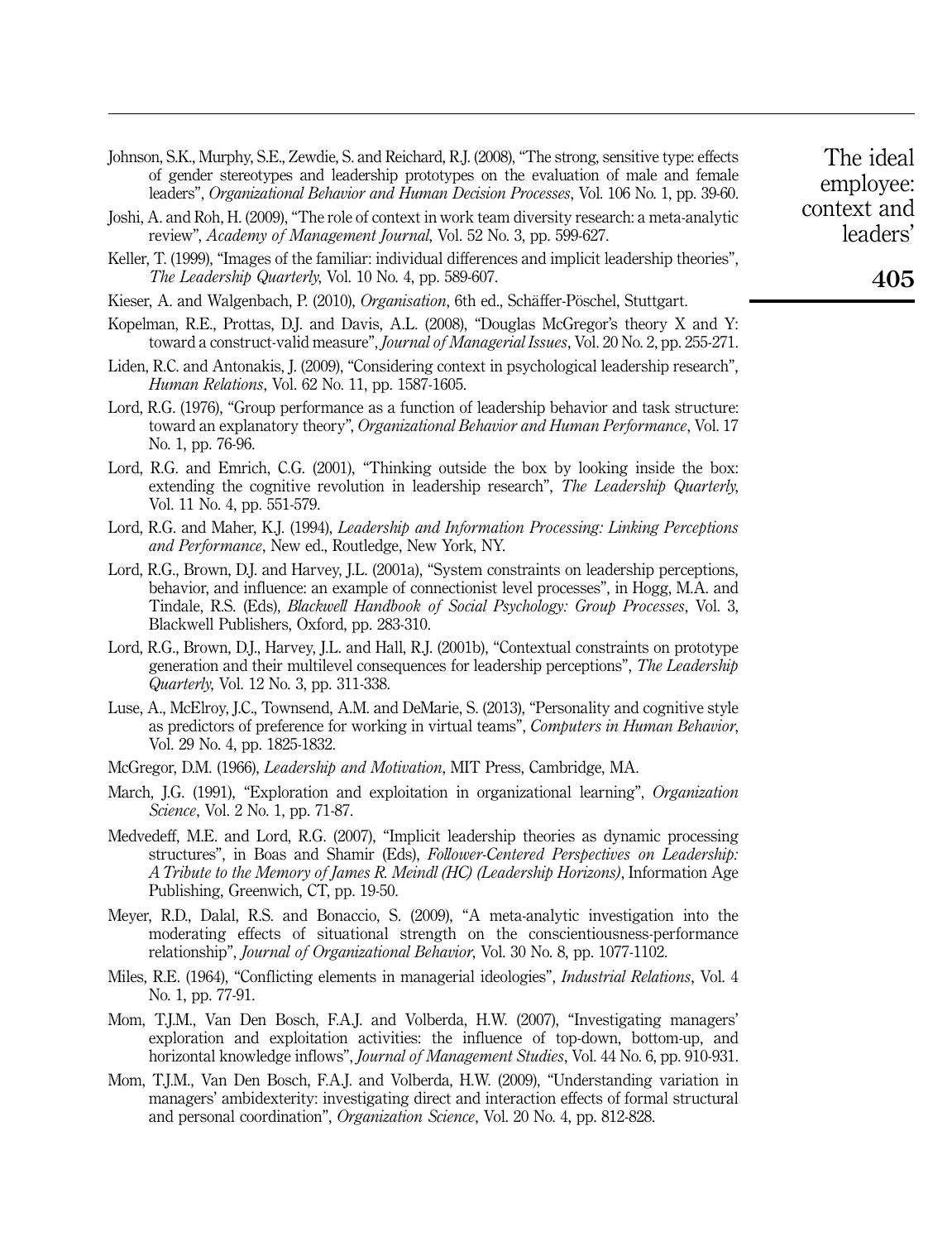| LODI | Neter, J., Kutner, M., Wasserman, W. and Nachtsheim, C. (1996), Applied Linear Statistical Models,<br>4th ed., McGraw-Hill/Irwin, Chicago, IL.                                                                                                                                                                                           |
|------|------------------------------------------------------------------------------------------------------------------------------------------------------------------------------------------------------------------------------------------------------------------------------------------------------------------------------------------|
| 35,5 | Podsakoff, P.M., MacKenzie, S.B., Lee, J.-Y. and Podsakoff, N.P. (2003), "Common method biases in<br>behavioral research: a critical review of the literature and recommended remedies", <i>Journal</i><br>of Applied Psychology, Vol. 88 No. 5, pp. 879-903.                                                                            |
| 406  | Posen, H.E. and Levinthal, D.A. (2011), "Chasing a moving target: exploitation and exploration in<br>dynamic environments", <i>Management Science</i> , Vol. 58 No. 3, pp. 587-601.                                                                                                                                                      |
|      | Raisch, S., Birkinshaw, J., Probst, G. and Tushman, M.L. (2009), "Organizational ambidexterity:<br>balancing exploitation and exploration for sustained performance", Organization Science,<br>Vol. 20 No. 4, pp. 685-695.                                                                                                               |
|      | Reio, T.G. (2010), "The threat of common method variance bias to theory building", <i>Human</i><br>Resource Development Review, Vol. 9 No. 4, pp. 405-411.                                                                                                                                                                               |
|      | Rosch, E. (1978), "Principles of categorization", in Rosch, E. and Lloyd, B.B. (Eds), Cognition and<br><i>Categorization</i> , Erlbaum, Hillsdale, NJ, pp. 27-48.                                                                                                                                                                        |
|      | Sanders, M.M. (1999), "Leader, follower, team player, thief: an exploration of managers' performer<br>categories", Journal of Business and Psychology, Vol. 14 No. 1, pp. 199-215.                                                                                                                                                       |
|      | Saucier, G. (1994), "Mini-markers: a brief version of Goldberg's unipolar big-five markers",<br>Journal of Personality Assessment, Vol. 63 No. 3, pp. 506-516.                                                                                                                                                                           |
|      | Schyns, B., Kiefer, T., Kerschreiter, R. and Tymon, A. (2011), "Teaching implicit leadership<br>theories to develop leaders and leadership: how and why it can make a difference", The<br>Academy of Management Learning and Education, Vol. 10 No. 3, pp. 397-408.                                                                      |
|      | Shondrick, S.J. and Lord, R.G. (2010), "Implicit leadership and followership theories: dynamic<br>structures for leadership perceptions, memory, leader-follower processes", in Hodgkinson, G.P.<br>and Ford, J.K. (Eds), International Review of Industrial and Organizational Psychology, Vol. 25,<br>John Wiley & Sons Ltd, pp. 1-33. |
|      | Shondrick, S.J., Dinh, J.E. and Lord, R.G. (2010), "Developments in implicit leadership theory and<br>cognitive science: applications to improving measurement and understanding alternatives<br>to hierarchical leadership", The Leadership Quarterly, Vol. 21, pp. 959-978.                                                            |
|      | Smothers, J., Bing, M.N., White, D., Trocchia, P.J. and Absher, K. (2011), "From the follower's<br>viewpoint: a configurational approach to the ideal academic leader", Journal of Leadership<br>& Organizational Studies, Vol. 18 No. 3, pp. 293-307.                                                                                   |
|      | Sy, T. (2010), "What do you think of followers? Examining the content, structure, and consequences<br>of implicit followership theories", Organizational Behavior and Human Decision Processes,<br>Vol. 113 No. 2, pp. 73-84.                                                                                                            |
|      | Uhl-Bien, M. and Pillai, R. (2007), "The romance of leadership and the social construction of<br>followership", in Boas and Shamir (Eds), Follower-Centered Perspectives on Leadership: A<br>Tribute to the Memory of James R. Meindl (HC) (Leadership Horizons), Information Age<br>Publishing, Greenwich, CT, pp. 187-209.             |
|      | Van de Ven, A.H., Ganco, M. and Hinings, C.R. (2013), "Returning to the frontier of contingency<br>theory of organizational and institutional designs", The Academy of Management Annals,<br>Vol. 7 No. 1, pp. 391-438.                                                                                                                  |
|      | van Gils, S., van Quaquebeke, N. and van Knippenberg, D. (2010), "The X-factor: on the relevance<br>of implicit leadership and followership theories for leader-member exchange agreement",<br>European Journal of Work and Organizational Psychology, Vol. 19 No. 3, pp. 333-363.                                                       |
|      | Volberda, H.W. and Van Bruggen, G.H. (1997), "Environmental turbulence: a look into its<br>dimensionality", in Bemelmans, M.T.A. (Ed.) Dynamiek in organisatie en bedrijfsvoering,<br>NOBO, Enschede, The Netherlands, pp. 137-146.                                                                                                      |
|      | Weibler, J. and Keller, T. (2011), "Ambidextrie in Abhängigkeit von Führungsverantwortung und<br>Marktwahrnehmung: Eine empirische Analyse des individuellen Arbeitsverhaltens in<br>Unternehmen", Zeitschrift für betriebswirtschaftliche Forschung, Vol. 63, pp. 155-188.                                                              |
|      |                                                                                                                                                                                                                                                                                                                                          |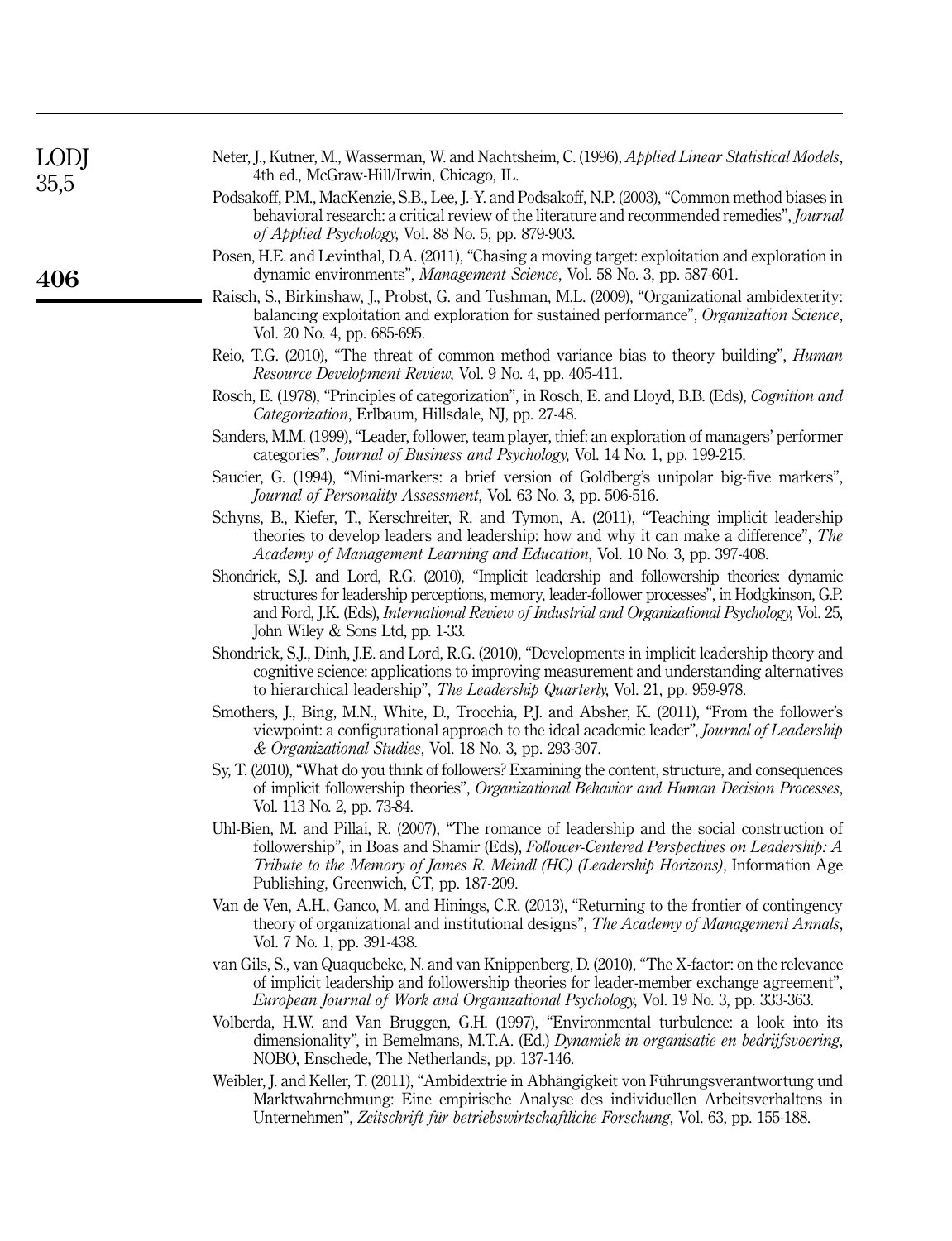Wernimont, P.F. (1971), "What supervisors and subordinates expect of each other", *Personnel* Journal, Vol. 50, March, pp. 204-208.

- Whiteley, P., Sy, T. and Johnson, S.K. (2012), "Leaders' conceptions of followers: implications for naturally occurring Pygmalion effects", The Leadership Quarterly, Vol. 23 No. 5, pp. 822-834.
- Yukl, G.A. (2009), *Leadership in Organizations*, 7th ed., Prentice Hall, NJ.
- Zaccaro, S.J., Foti, R.J. and Kenny, D.A. (1991), "Self-monitoring and trait-based variance in leadership: an investigation of leader flexibility across multiple group situations", Journal of Applied Psychology, Vol. 76 No. 2, pp. 308-315.
- Zahra, S.A. and Bogner, W.C. (1999), "Technology strategy and software new ventures' performance: exploring the moderating effect of the competitive environment", Journal of Business Venturing, Vol. 15 No. 2, pp. 135-173.
- Zheng, W., Yang, B. and McLean, G.N. (2010), "Linking organizational culture, structure, strategy, and organizational effectiveness: mediating role of knowledge management", Journal of Business Research, Vol. 63 No. 7, pp. 763-771.

#### Appendix 1. Work context

Market conditions (Jansen et al., 2006, p. 1672)

Question: "How would you describe the typical market conditions surrounding your work unit?"

Environmental dynamism (based on Dill, 1958; Volberda and Van Brugen, 1997):

Environmental changes in our local market are intense.

Our clients regularly ask for new products and services.

In our local market, changes are taking place continuously.

In a year, nothing has changed in our market.\*

In our market, the volumes of products and services to be delivered change fast and often.

\*reverse item

Environmental competitiveness (based on Birkinshaw et al., 1998; Jaworski and Kohli, 1993) Competition in our local market is intense.

Our organizational unit has relatively strong competitors.

Competition in our local market is extremely high.

Price competition is a hallmark of our local market.

All items were measured on a seven-point scale, anchored by  $1 =$  strongly disagree and  $7 =$ strongly agree.

Coordination mechanisms (Mom et al., 2009, p. 826)

Decentralization/Managers' decision-making authority (based on Dewar et al., 1980) Question: "How would you assess the degree of your decision-making authority in the performance of your tasks and your ability to set goals?" I can undertake little action until my supervisor approves a decision. If I want to make my own decisions, I will be quickly discouraged. I have to ask my supervisor before I do almost anything. Any decision I make has to have my supervisor's approval.

Formalization of a manager's tasks (based on Desphande and Zaltman, 1982) Question: "To what extent are your tasks defined by rules, procedures, or regulations?" Whatever situation arises, I have procedures to deal with it. I have to follow strict operational procedures at all times.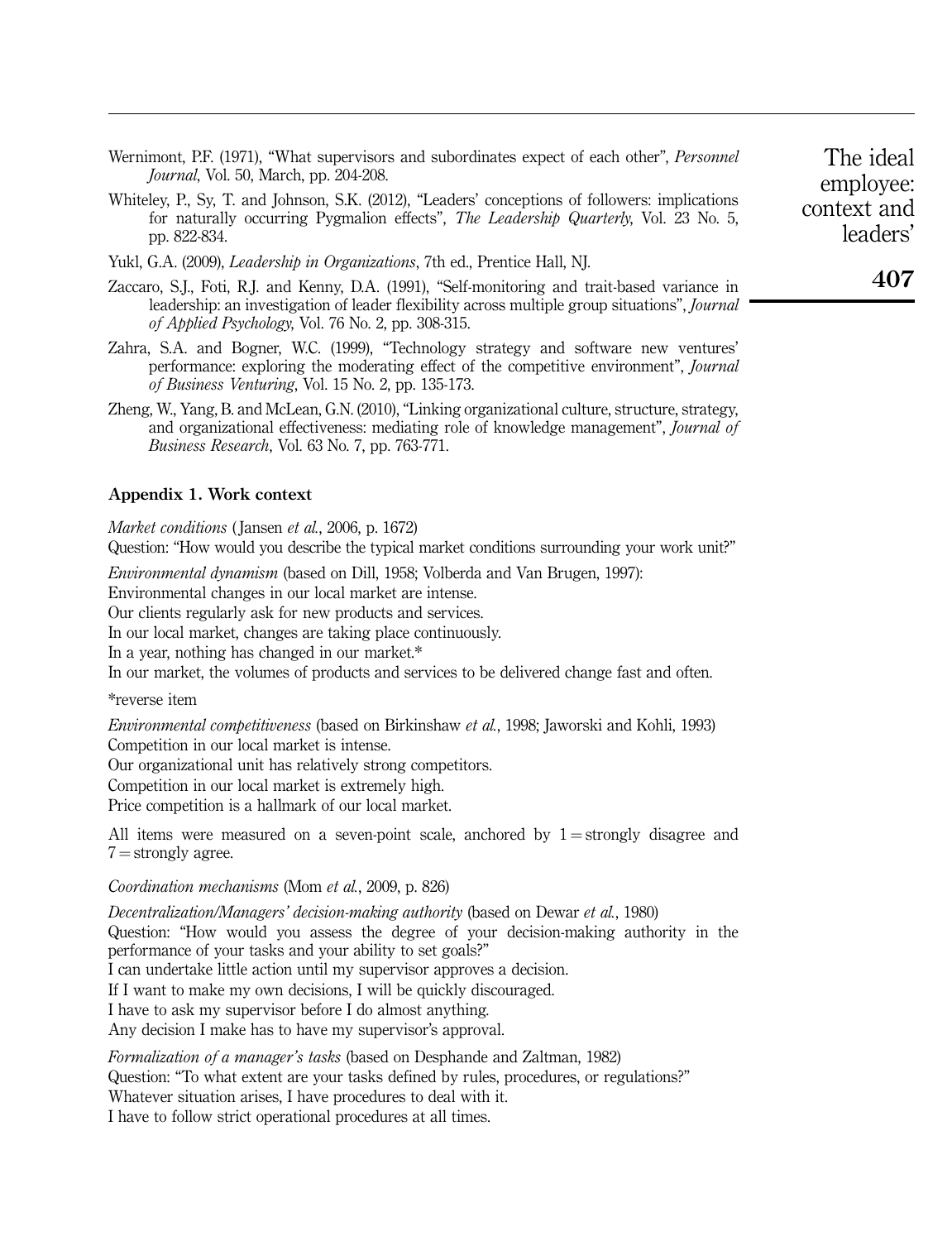| <b>LODJ</b><br>35,5 | Rules occupy a central place in my work related activities.<br>There is a written job description for going about my tasks.                                                                                                                                                                                                                                                                                                                                                                                                                         |
|---------------------|-----------------------------------------------------------------------------------------------------------------------------------------------------------------------------------------------------------------------------------------------------------------------------------------------------------------------------------------------------------------------------------------------------------------------------------------------------------------------------------------------------------------------------------------------------|
|                     | All items were measured on a seven-point scale, anchored by $1 =$ strongly disagree and<br>$7 =$ strongly agree.                                                                                                                                                                                                                                                                                                                                                                                                                                    |
| 408                 | Appendix 2. pIFT                                                                                                                                                                                                                                                                                                                                                                                                                                                                                                                                    |
|                     | <i>Specific category level</i> (based on Mom <i>et al.</i> , 2009)<br>Question: "Which of the following employee activities do you consider most important?"<br><i>Exploration activities:</i><br>Searching for new possibilities with respect to products/services, processes, or markets<br>Evaluating diverse options with respect to products/services, processes, or markets<br>Focusing on strong renewal of products/services or processes                                                                                                   |
|                     | Activities in which the associated yields or costs are currently unclear<br>Activities requiring quite some adaptability of him/her<br>Activities requiring him/her to learn new skills or knowledge<br>Activities that are not (yet) clearly existing company policy                                                                                                                                                                                                                                                                               |
|                     | <i>Exploitation activities:</i><br>Activities of which a lot of experience has been accumulated by him/herself<br>Activities which he/she carries out as if it were routine<br>Activities which serve existing (internal) customers with existing products/services<br>Activities in which it is clear to him/her how to conduct them<br>Activities primarily focused on achieving short-term goals<br>Activities which he/she can properly conduct by using his/her present knowledge<br>Activities which clearly fit into existing company policy |
|                     | All items were measured on a seven-point scale, andhored by $1 =$ strongly disagree and<br>$7 =$ strongly agree.                                                                                                                                                                                                                                                                                                                                                                                                                                    |
|                     | Abstract category level (based on Sy, 2010)<br>Question: "Which of the following employee characteristics do you consider most important?"<br>Hardworking, Productive, Goes above and beyond (subcategory: Industriousness)<br>Excited, Outgoing, Happy (subcategory: Enthusiasm)                                                                                                                                                                                                                                                                   |

Loyal, Reliable, Team Player (subcategory: Good Citizen)

All items were measured on a seven-point scale, anchored by  $1 =$  strongly disagree and  $7 =$ strongly agree.